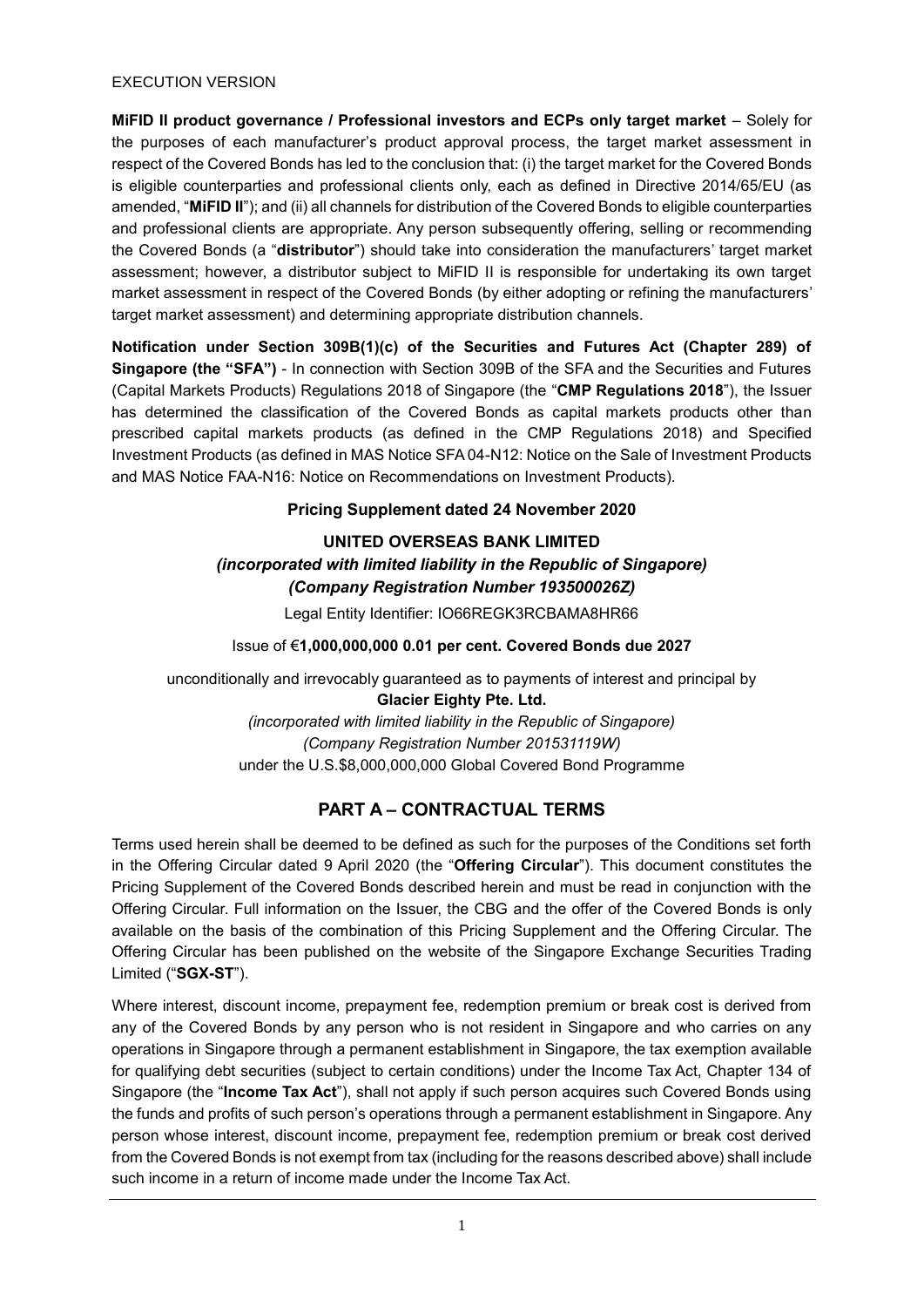| 1              | (i)                                      | Issuer:                                                                                                                                                              | <b>United Overseas Bank Limited</b>                                                                                                                                      |
|----------------|------------------------------------------|----------------------------------------------------------------------------------------------------------------------------------------------------------------------|--------------------------------------------------------------------------------------------------------------------------------------------------------------------------|
|                | (ii)                                     | <b>Covered Bond Guarantor:</b>                                                                                                                                       | Glacier Eighty Pte. Ltd.                                                                                                                                                 |
|                | (iii)                                    | <b>Calculation Agent:</b>                                                                                                                                            | Deutsche Bank AG, Hong Kong Branch                                                                                                                                       |
| $\overline{2}$ | (i)                                      | Series Number:                                                                                                                                                       | 8                                                                                                                                                                        |
|                | (ii)                                     | Tranche Number:                                                                                                                                                      | 1                                                                                                                                                                        |
|                |                                          | (iii) Date on which the Covered Bonds<br>become fungible:                                                                                                            | Not Applicable                                                                                                                                                           |
| 3              | <b>Specified Currency or Currencies:</b> |                                                                                                                                                                      | EUR/€/euro                                                                                                                                                               |
| 4              | <b>Aggregate Nominal Amount:</b>         |                                                                                                                                                                      | €1,000,000,000                                                                                                                                                           |
| 5              | <b>Issue Price:</b>                      |                                                                                                                                                                      | 101.553 per cent. of the Aggregate Nominal<br>Amount                                                                                                                     |
| 6              | (i)                                      | <b>Specified Denominations:</b>                                                                                                                                      | €100,000 and integral multiples of $€1,000$ in<br>excess thereof                                                                                                         |
|                | (ii)                                     | <b>Calculation Amount:</b>                                                                                                                                           | €1,000                                                                                                                                                                   |
| 7              | (i)                                      | Issue Date:                                                                                                                                                          | 1 December 2020                                                                                                                                                          |
|                | (ii)                                     | Interest Commencement Date                                                                                                                                           | <b>Issue Date</b>                                                                                                                                                        |
| 8              | (i)                                      | <b>Maturity Date:</b>                                                                                                                                                | 1 December 2027                                                                                                                                                          |
|                | (ii)                                     | Extended Due for Payment Date of<br>Guaranteed<br>Amounts<br>Final<br>corresponding<br>the<br>to<br>Redemption Amount under<br>the<br><b>Covered Bond Guarantee:</b> | Applicable<br>Interest Payment Date falling on or nearest to 1<br>December 2028                                                                                          |
| 9              | Interest Basis:                          |                                                                                                                                                                      | For the period from the Issue Date up to but<br>excluding the Maturity Date:                                                                                             |
|                |                                          |                                                                                                                                                                      | 0.01 per cent. Fixed Rate payable annually in<br>arrear (further particulars specified below)                                                                            |
|                |                                          |                                                                                                                                                                      | (see paragraph 14 below)                                                                                                                                                 |
|                |                                          |                                                                                                                                                                      | For the period from and including the Maturity<br>Date up to but excluding the Extended Due for<br>Payment Date:                                                         |
|                |                                          |                                                                                                                                                                      | 1 Month EURIBOR plus 0.231 per cent. per<br>annum payable monthly in arrear (further<br>particulars specified below)                                                     |
|                |                                          |                                                                                                                                                                      | (see paragraph 15 below)                                                                                                                                                 |
| 10             |                                          | Redemption/Payment Basis:                                                                                                                                            | Subject to any purchase and cancellation or<br>early redemption, the Covered Bonds will be<br>redeemed on the Maturity Date at 100 per cent.<br>of their nominal amount. |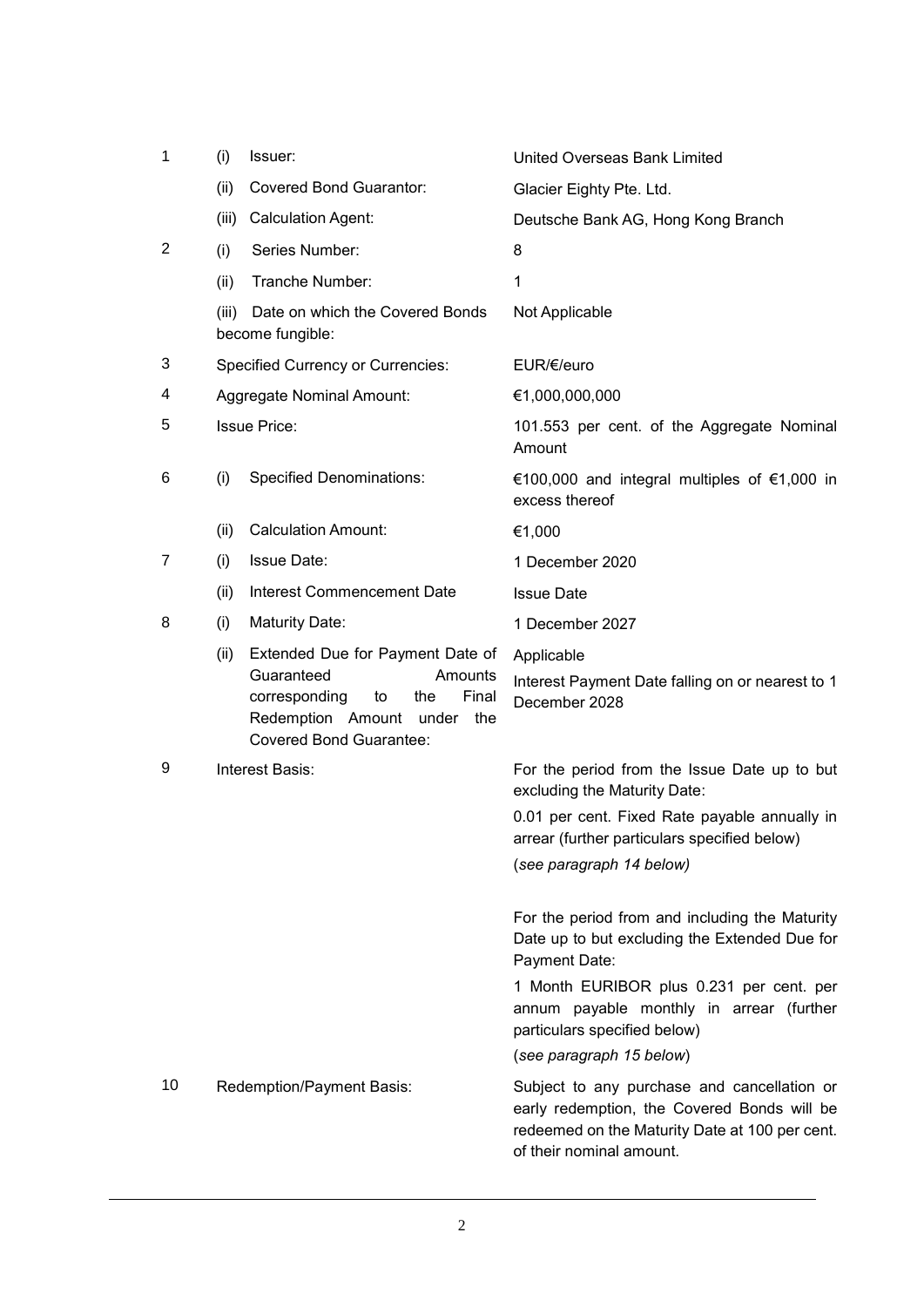- 11 Change of Interest Basis: Applicable, see paragraph 9 above
- 12 Put/Call Options: Not Applicable
- 13 Covered Bond Swap:
	- (i) Covered Bond Swap Provider: United Overseas Bank Limited
	-

(ii) Nature of Covered Bond Swap: Forward Starting (i.e. entered into on the Issue Date but no cashflows will be exchanged under such Covered Bond Swap unless and until service of a Notice to Pay on the CBG)

### **PROVISIONS RELATING TO INTEREST (IF ANY) PAYABLE**

|       |                                          | Applicable from and including the Issue Date to<br>but excluding the Maturity Date                                                                                                                                                                                                                                                                                                                                       |
|-------|------------------------------------------|--------------------------------------------------------------------------------------------------------------------------------------------------------------------------------------------------------------------------------------------------------------------------------------------------------------------------------------------------------------------------------------------------------------------------|
| (i)   | Rate of Interest:                        | 0.01 per cent. per annum payable annually in<br>arrear on each Interest Payment Date                                                                                                                                                                                                                                                                                                                                     |
| (ii)  | Interest Payment Date(s):                | 1 December in each year commencing on the<br>Interest Payment Date falling on 1 December<br>2021 and ending on the Maturity Date                                                                                                                                                                                                                                                                                         |
|       |                                          | €0.10 per Calculation Amount                                                                                                                                                                                                                                                                                                                                                                                             |
|       |                                          | Not Applicable                                                                                                                                                                                                                                                                                                                                                                                                           |
| (v)   | Day Count Fraction:                      | Actual/Actual (ICMA)                                                                                                                                                                                                                                                                                                                                                                                                     |
|       |                                          | 1 December in each year                                                                                                                                                                                                                                                                                                                                                                                                  |
|       |                                          | Applicable from and including the Maturity Date<br>to but excluding the Extended Due for Payment<br>Date                                                                                                                                                                                                                                                                                                                 |
| (i)   | Interest Period(s):                      | The period beginning on and including the<br>Maturity Date and ending on but excluding the<br>first Specified Interest Payment Date and each<br>successive period beginning on and including a<br>Specified Interest Payment Date and ending on<br>but excluding the next succeeding Specified<br>Interest Payment Date, subject to adjustment in<br>accordance with the Business Day Convention<br>set out in (v) below |
| (ii)  | <b>Specified Interest Payment Dates:</b> | 1st calendar day of each month<br>The<br>commencing on but excluding the Maturity Date<br>and ending on the Extended Due for Payment<br>Date, subject to adjustment in accordance with<br>the Business Day Convention set out in (v)<br>below                                                                                                                                                                            |
| (iii) | Interest Period Date:                    | Specified Interest Payment Date                                                                                                                                                                                                                                                                                                                                                                                          |
|       | Date:                                    | 1 January 2028                                                                                                                                                                                                                                                                                                                                                                                                           |
| (V)   | <b>Business Day Convention:</b>          | Modified Following Business Day Convention                                                                                                                                                                                                                                                                                                                                                                               |
|       |                                          | <b>Fixed Rate Covered Bond Provisions:</b><br>(iii) Fixed Coupon Amount(s):<br>(iv) Broken Amount(s):<br>(vi) Determination Dates:<br><b>Floating Rate Covered Bond Provisions</b><br>(iv) First Specified Interest Payment                                                                                                                                                                                              |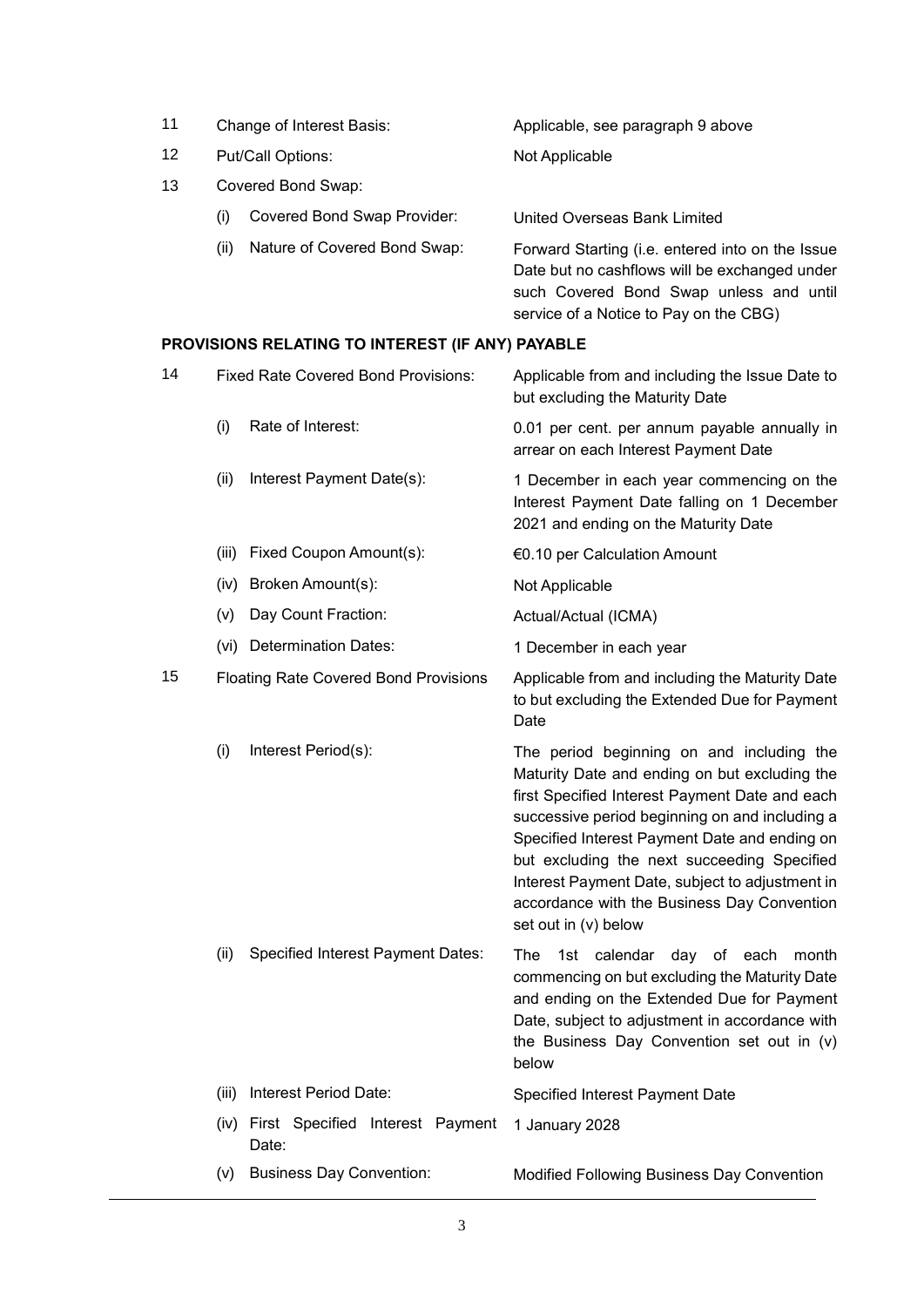|    | (vi) Business Centre(s):                                                                                                                                                                                                                    | London, Singapore, TARGET 2                                                                                                    |
|----|---------------------------------------------------------------------------------------------------------------------------------------------------------------------------------------------------------------------------------------------|--------------------------------------------------------------------------------------------------------------------------------|
|    | (vii) Manner in which the Rate(s) of<br>Interest is/are to be determined:                                                                                                                                                                   | <b>Screen Rate Determination</b>                                                                                               |
|    | (viii) Party responsible for calculating the<br>Rate(s) of Interest and/or Interest<br>Amount(s) (if not the Agent):                                                                                                                        | Not Applicable                                                                                                                 |
|    | (ix) Screen Rate Determination:                                                                                                                                                                                                             |                                                                                                                                |
|    | - Reference Rate:                                                                                                                                                                                                                           | 1 month EURIBOR                                                                                                                |
|    | - Interest Determination Date(s):                                                                                                                                                                                                           | The day falling two TARGET Business Days<br>prior to the first day of the Interest Accrual<br>Period                           |
|    | - Observation Period:                                                                                                                                                                                                                       | Not Applicable                                                                                                                 |
|    | - Relevant Screen Page:                                                                                                                                                                                                                     | The display page designated EURIBOR01 on<br>Reuters at 11.00 a.m. (Brussels time) on the<br><b>Interest Determination Date</b> |
|    | (x) ISDA Determination:                                                                                                                                                                                                                     | Not Applicable                                                                                                                 |
|    | (xi) Margin(s):                                                                                                                                                                                                                             | +0.231 per cent. per annum                                                                                                     |
|    | (xii) Minimum Rate of Interest:                                                                                                                                                                                                             | Not Applicable                                                                                                                 |
|    | (xiii) Maximum Rate of Interest:                                                                                                                                                                                                            | Not Applicable                                                                                                                 |
|    | (xiv) Day Count Fraction:                                                                                                                                                                                                                   | Actual/360                                                                                                                     |
|    | $(xv)$ Fall<br>back<br>provisions,<br>rounding<br>provisions, denominator and any<br>other terms relating to the method of<br>calculating interest on Floating Rate<br>Covered Bonds, if different from<br>those set out in the Conditions: | Benchmark Replacement (General) (Condition<br>4(k)(i)                                                                          |
|    | - Reference Rate:                                                                                                                                                                                                                           | Not Applicable                                                                                                                 |
|    | PROVISIONS RELATING TO REDEMPTION                                                                                                                                                                                                           |                                                                                                                                |
| 16 | Call Option                                                                                                                                                                                                                                 | Not Applicable                                                                                                                 |
| 17 | Put Option                                                                                                                                                                                                                                  | Not Applicable                                                                                                                 |
| 18 | Final Redemption Amount of each<br>Covered Bond:                                                                                                                                                                                            | €1,000 per Calculation Amount                                                                                                  |
| 19 | <b>Early Redemption Amount;</b>                                                                                                                                                                                                             |                                                                                                                                |
|    | Early Redemption Amount(s) per<br>Calculation Amount payable on<br>redemption for taxation reasons or on<br>event of default or other early<br>redemption:                                                                                  | €1,000 per Calculation Amount                                                                                                  |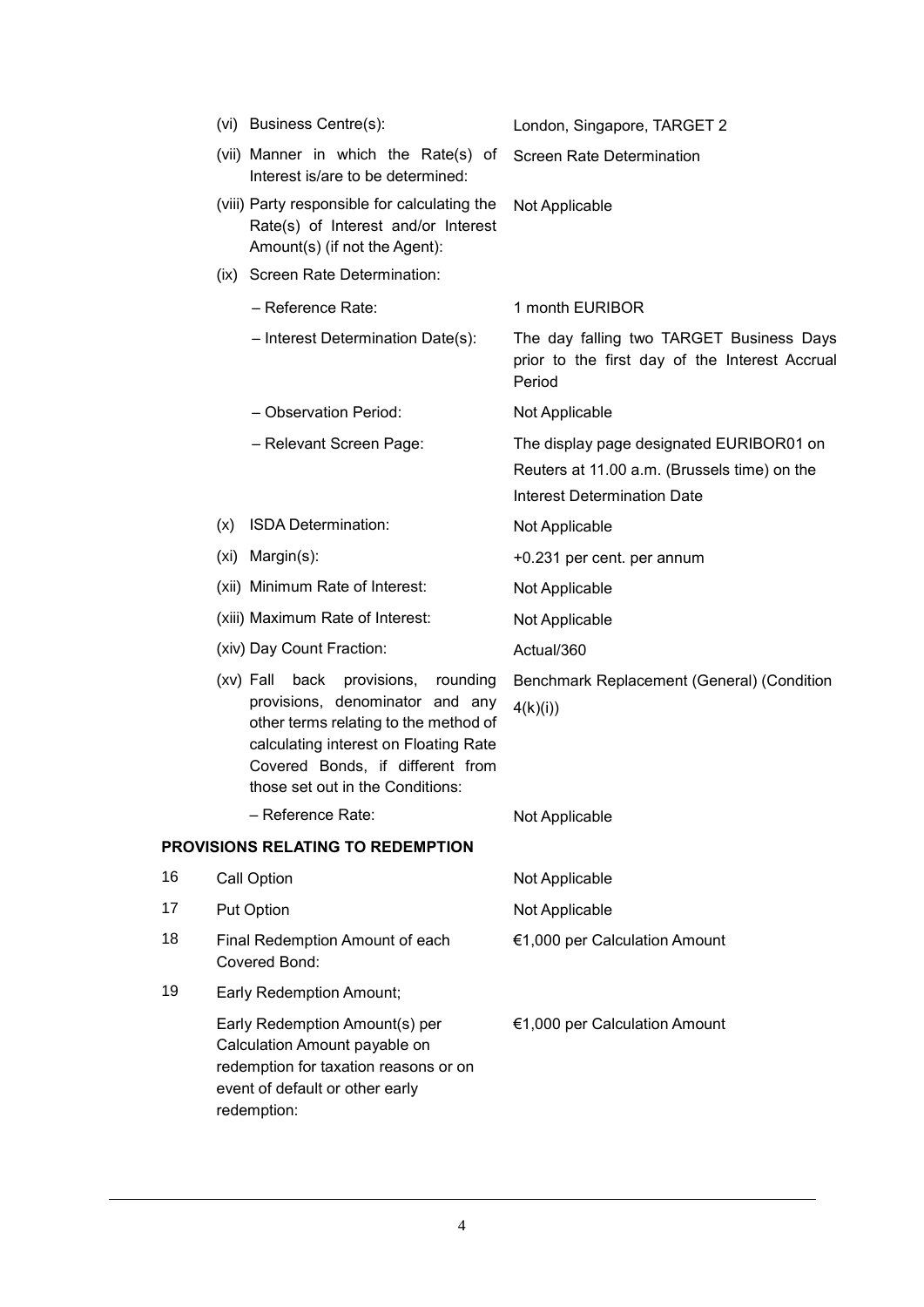20 Details relating to redemption by Instalments: amount of each instalment ("**Instalment Amount**"), date on which each payment is to be made ("**Instalment Date**"):

Not Applicable

# **GENERAL PROVISIONS APPLICABLE TO THE COVERED BONDS**

21 Form of Covered Bonds: **Registered Covered Bonds:**

Regulation S Global Covered Bond (€1,000,000,000 nominal amount) registered in the name of a nominee for a common depositary for Euroclear and Clearstream, Luxembourg

22 Financial Centre(s): London, Singapore, TARGET 2 Not Applicable

23 Talons for future Coupons to be attached to Definitive Covered Bonds (and dates on which such Talons mature):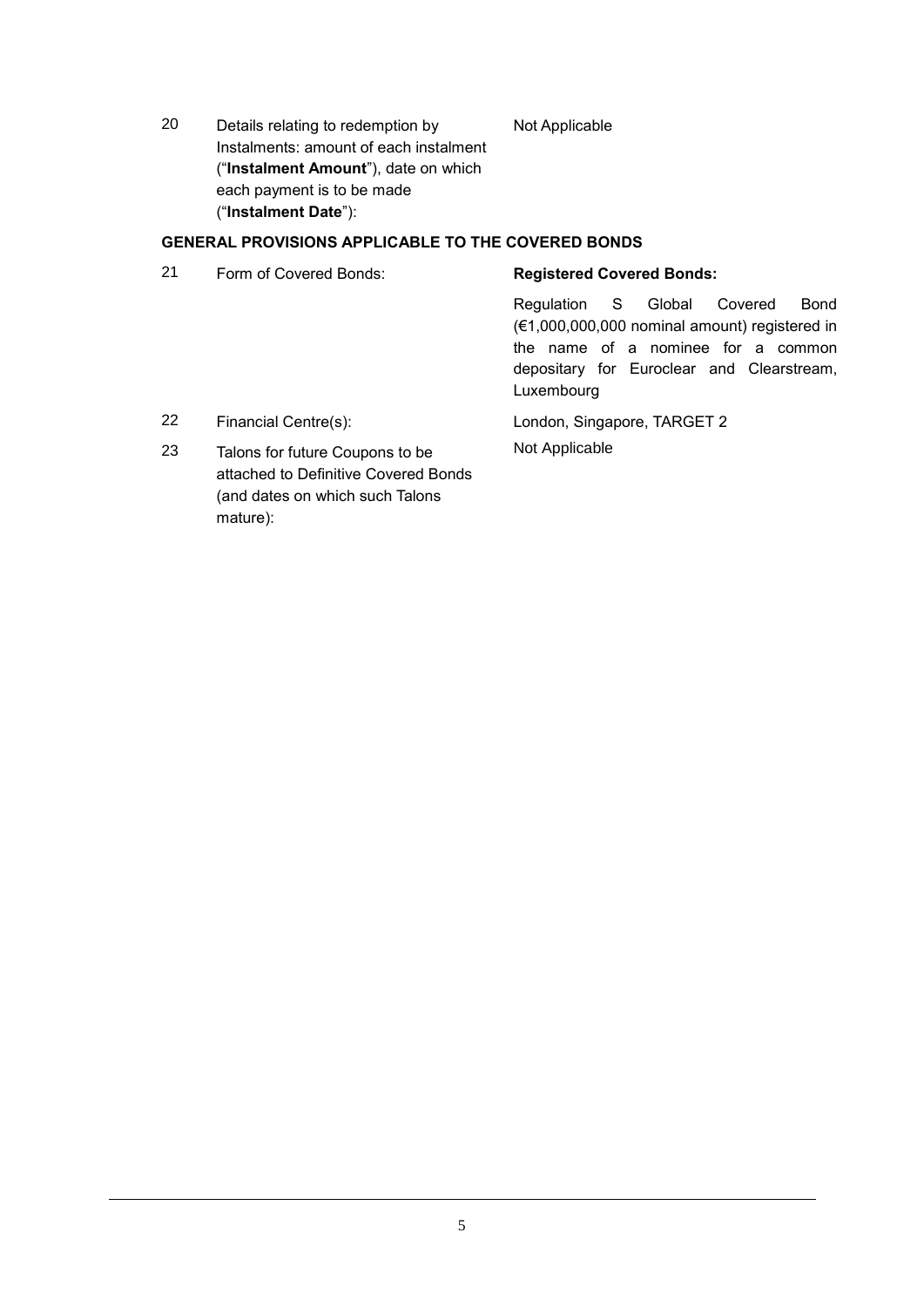Signed on behalf of United Overseas Bank Limited:

a Maria B Lai By: koh chin chin<br>MD Duly authorised

Signed on behalf of Glacier Eighty Pte. Ltd.:

Duly authorised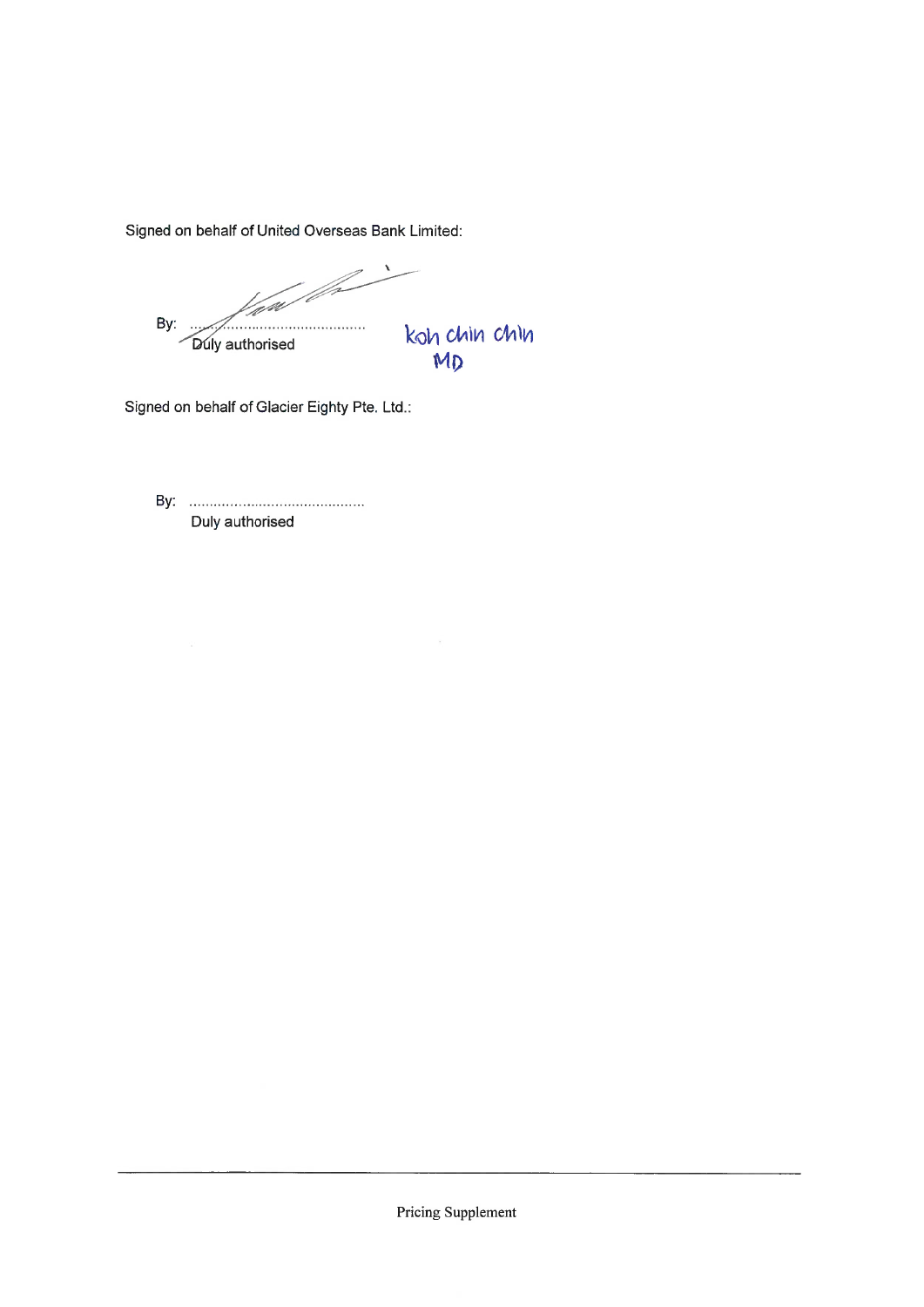Signed on behalf of United Overseas Bank Limited:

Duly authorised

Signed on behalf of Glacier Eighty Pte. Ltd.:

 $\overline{r}$ By:  $\left| \cdot \right|$  ...

Duly authorised

Pricing Supplement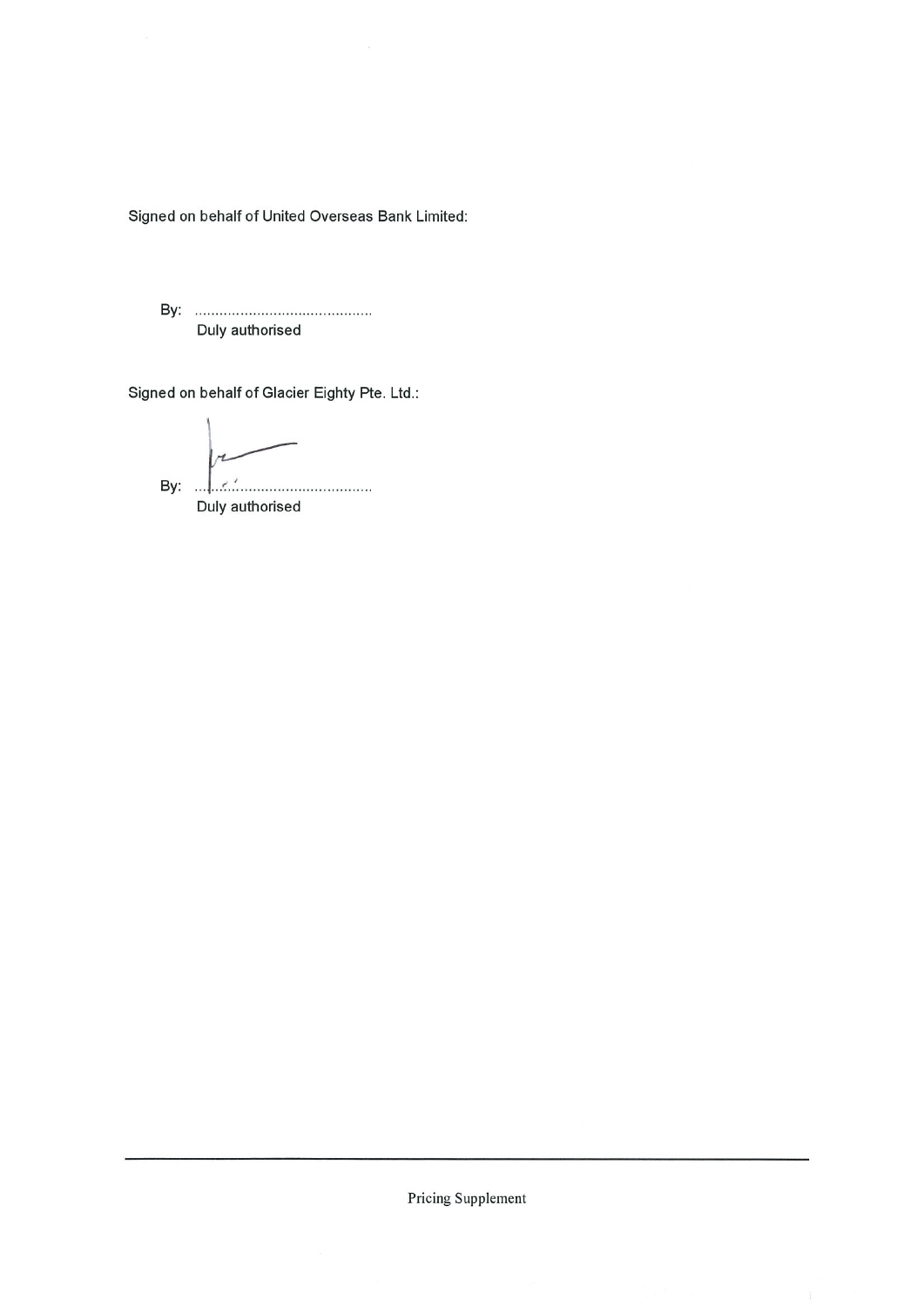# **PART B – OTHER INFORMATION**

#### 24 **LISTING AND ADMISSION TO TRADING**

25 **RATINGS**

| Admission to trading:<br>(i) | Application is expected to be made by the<br>Issuer (or on its behalf) for the Covered Bonds<br>to be admitted to trading on SGX-ST with effect<br>from one business day after the Issue Date. |
|------------------------------|------------------------------------------------------------------------------------------------------------------------------------------------------------------------------------------------|
| <b>RATINGS</b>               |                                                                                                                                                                                                |
| Ratings:                     | The Covered Bonds to be issued are expected<br>to be rated:                                                                                                                                    |
|                              | S&P: AAA                                                                                                                                                                                       |
|                              | Moodv's: Aaa                                                                                                                                                                                   |

#### 26 **INTERESTS OF NATURAL AND LEGAL PERSONS INVOLVED IN THE ISSUE/OFFER**

Save for any fees payable to the Managers, so far as the Issuer is aware, no person involved in the offer of the Covered Bonds has an interest material to the offer. The Managers and their affiliates have engaged, and may in the future engage, in investment banking and/or commercial banking transactions with, and may perform other services for, the Issuer and the CBG and their affiliates in the ordinary course of business.

# 27 *Fixed Rate Covered Bonds only* **– YIELD**

|    | Indication of yield:                                                                                                                                   | $-0.21$ per cent.                                                                                                         |  |
|----|--------------------------------------------------------------------------------------------------------------------------------------------------------|---------------------------------------------------------------------------------------------------------------------------|--|
|    |                                                                                                                                                        | The yield is calculated at the Issue Date on the<br>basis of the Issue Price. It is not an indication of<br>future yield. |  |
| 28 | <b>OPERATIONAL INFORMATION</b>                                                                                                                         |                                                                                                                           |  |
|    | ISIN:                                                                                                                                                  | XS2264978623                                                                                                              |  |
|    | Common Code:                                                                                                                                           | 226497862                                                                                                                 |  |
|    | <b>CMU Instrument Number:</b>                                                                                                                          | Not Applicable                                                                                                            |  |
|    | Any clearing system(s) other than<br>Euroclear Bank SA/NV, Clearstream<br>Banking, S.A., the CMU and CDP and<br>the relevant identification number(s): | Not Applicable                                                                                                            |  |
|    | Delivery:                                                                                                                                              | Delivery against payment                                                                                                  |  |
|    | Names and addresses of additional<br>Paying Agent(s) (if any):                                                                                         | Not Applicable                                                                                                            |  |
| 29 | <b>DISTRIBUTION</b>                                                                                                                                    |                                                                                                                           |  |
|    | (i)<br>Method of distribution:                                                                                                                         | Syndicated                                                                                                                |  |

(ii) If syndicated: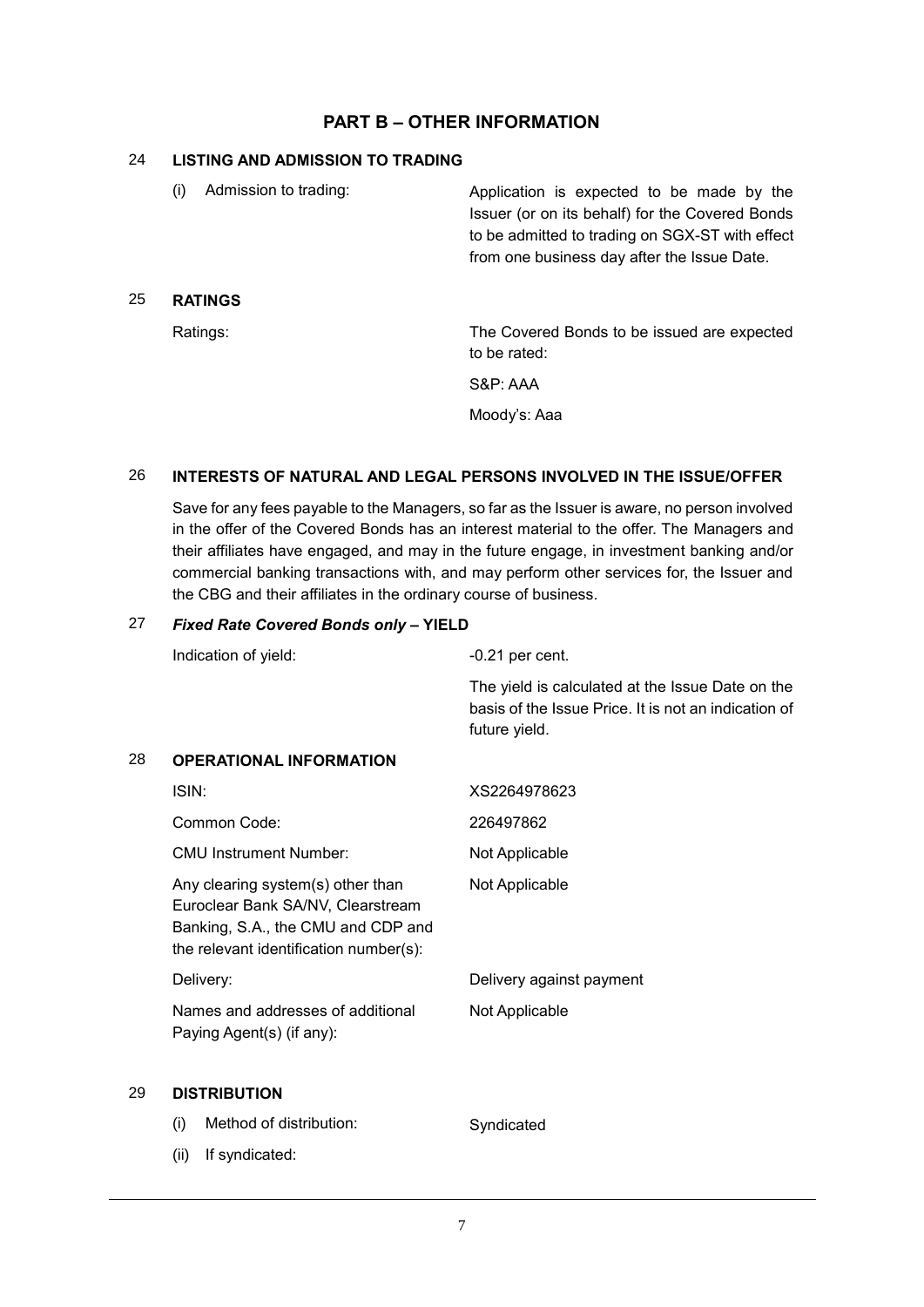|       | (A) Names of Managers:                                  | <b>Lead Managers</b>                                         |
|-------|---------------------------------------------------------|--------------------------------------------------------------|
|       |                                                         | <b>HSBC France</b>                                           |
|       |                                                         | Société Générale                                             |
|       |                                                         | UBS AG London Branch                                         |
|       |                                                         | United Overseas Bank Limited                                 |
|       |                                                         |                                                              |
|       |                                                         | Co-Manager                                                   |
|       |                                                         | Norddeutsche Landesbank - Girozentrale -                     |
|       |                                                         |                                                              |
|       |                                                         | (the "Managers")                                             |
|       | (B) Stabilisation Manager(s) (if<br>any):               | <b>HSBC France</b>                                           |
| (iii) | If non-syndicated, name of Dealer:                      | Not Applicable                                               |
|       | (iv) US Selling Restrictions:                           | Reg. S Compliance Category 2;<br><b>TEFRA not applicable</b> |
| (v)   | Prohibition of Sales to EEA and UK<br>Retail Investors: | Not Applicable                                               |
|       |                                                         |                                                              |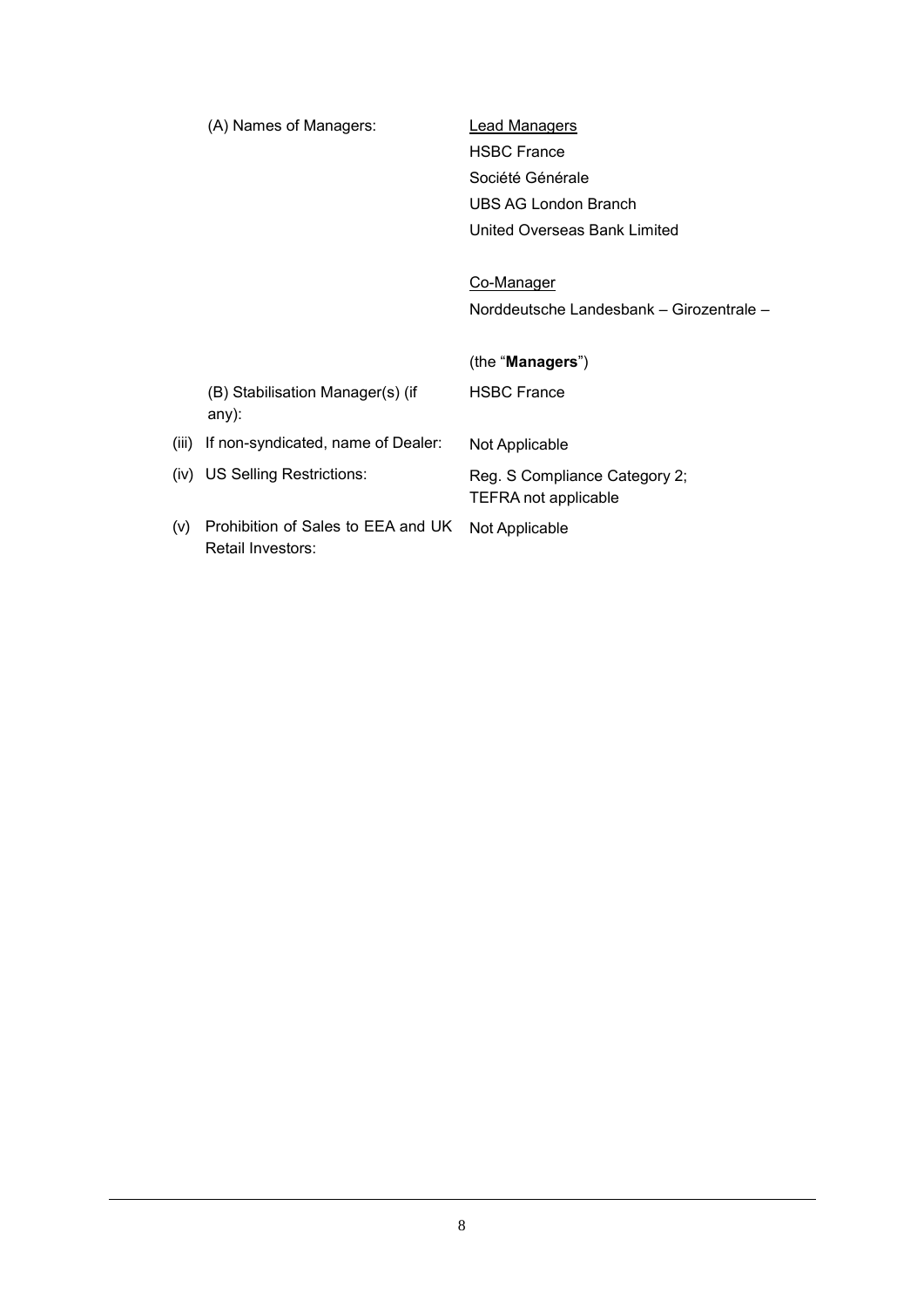#### **ANNEX 1**

#### **SUPPLEMENTARY INFORMATION**

*The Issuer accepts responsibility for the information contained in this Annex 1. To the best of its knowledge (having taken all reasonable care to ensure that such is the case) the information contained in this Annex 1 is in accordance with the facts and does not omit anything likely to affect the import of such information.*

*To the fullest extent permitted by law, none of the Managers accepts any responsibility or liability for the contents of this Annex 1, for the information incorporated by reference into the Offering Circular, or for any other statement, made or purported to be made by the Managers or on their behalf in connection with the Issuer or the issue and offering of the Covered Bonds. Each Manager accordingly disclaims all and any liability whether arising in tort or contract or otherwise which it might otherwise have in respect of this Annex 1 or any such statement.*

#### **RISK FACTORS**

(i) In the sub-section "Risk Factors – Risks Related to the CBG – Fixed security interests may take effect under Singapore law as floating charges" the following words appearing on page 28 of the Offering Circular:

"The fixed charges purported to be granted by the CBG may take effect under Singapore law as floating charges only if, for example, it is determined that the Security Trustee does not exert sufficient control over the Charged Property for the security to be said to constitute fixed security interest. If the fixed charges take effect as floating charges instead of fixed charges, then, as a matter of law, certain claims would have priority over the claims of the Security Trustee in respect of the floating charge assets. In particular, the remuneration, debts, liabilities and expenses of or incurred by any judicial manager (though note the discussion on judicial management below) or liquidator and/or winding up and the claims of certain preferential creditors would rank ahead of the claims of the Security Trustee in this regard. Certain employee claims (in respect of wages/salary and retrenchment benefits/ex gratia payments, employer contributions to certain superannuation or provident funds and remuneration in respect of vacation leave, as may be prescribed by the Minister by order published in the Gazette) and workers' compensation due in respect of injury compensation under the Work Injury Compensation Act also have preferential status. In this regard, it should be noted that the CBG has agreed in the Transaction Documents not to have any employees. Further, pursuant to section 227B(7) of the Companies Act, read with the Companies (Prescribed Companies and Entities) Order 2017 (No. 247 of 2017) as supplemented by the Companies (Prescribed Companies and Entities) (Amendment) Order 2017, a judicial management order shall not be made in relation to a covered bond special purpose vehicle (i.e. the CBG), though under section 227B(10) the Court may do so if it considers that the public interest so requires. Outside winding up or judicial management, creditors who would have priority in the case of winding up over the claims of a floating chargee would continue to have such priority preserved if a receiver (which would include a receiver and manager) were appointed over the assets that are subject to the floating charge."

shall be deemed replaced with: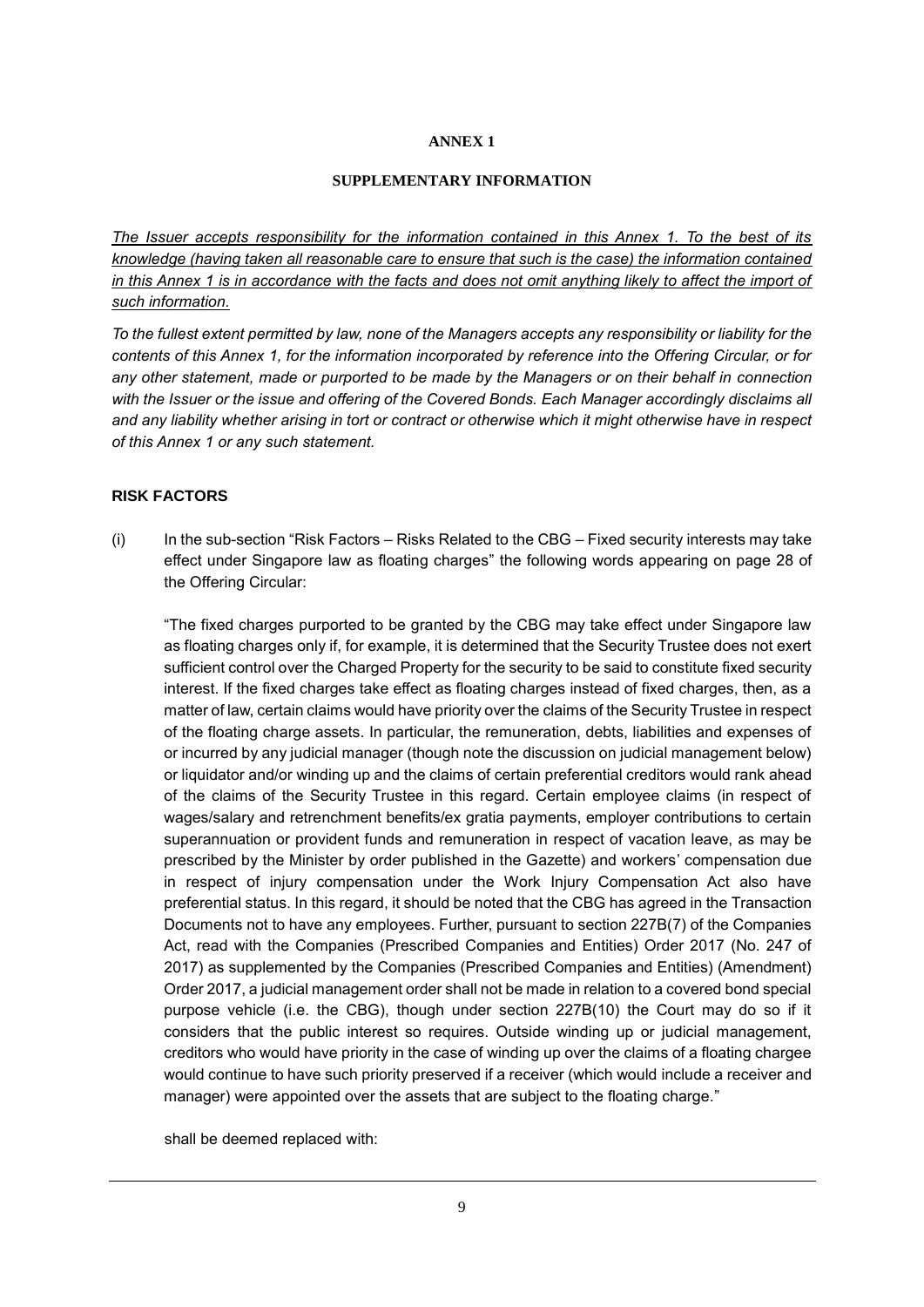"The fixed charges purported to be granted by the CBG may take effect under Singapore law as floating charges only if, for example, it is determined that the Security Trustee does not exert sufficient control over the Charged Property for the security to be said to constitute fixed security interest. If the fixed charges take effect as floating charges instead of fixed charges, then, as a matter of law, certain claims would have priority over the claims of the Security Trustee in respect of the floating charge assets. In particular, the remuneration, debts, liabilities and expenses of or incurred by any judicial manager (though note the discussion on judicial management below) or liquidator and/or winding up and the claims of certain preferential creditors would rank ahead of the claims of the Security Trustee in this regard. Certain employee claims (in respect of wages/salary and retrenchment benefits/ex gratia payments, employer contributions to certain superannuation or provident funds and remuneration in respect of vacation leave, as may be prescribed by the Minister by order published in the Gazette) and workers' compensation due in respect of injury compensation under the Work Injury Compensation Act also have preferential status. In this regard, it should be noted that the CBG has agreed in the Transaction Documents not to have any employees. Further, pursuant to section 91(8)(d) of the Insolvency, Restructuring and Dissolution Act 2018 (the "**IRDA**"), read with the Insolvency, Restructuring and Dissolution (Prescribed Companies and Entities) Order 2020 (the "**Prescribed Companies Order**"), a judicial management order shall not be made in relation to the CBG (as a covered bond special purpose vehicle), though under section 91(10)(a) the Court may do so if it considers that the public interest so requires. Under section 94(13) of the IRDA, an interim judicial manager or a judicial manager must not be appointed to the CBG (as a covered bond special purpose vehicle) in a voluntary judicial management procedure either. Outside winding up or judicial management, creditors who would have priority in the case of winding up over the claims of a floating chargee would continue to have such priority preserved if a receiver (which would include a receiver and manager) were appointed over the assets that are subject to the floating charge.";

- (ii) In the sub-section "Risk Factors Risks Related to the CBG Certain claims rank ahead of a fixed charge":
	- (a) the following words appearing on page 28 of the Offering Circular:
		- "(d) any charge in favour of workmen whose salary does not exceed S\$4,500 a month and to employees (other than workmen) who are in receipt of a salary not exceeding S\$2,500<sup>1</sup> a month arising by virtue of section 33 of the Employment Act, Chapter 91 of Singapore."

shall be deemed replaced with:

- "(d) any charge in favour of workmen whose salary does not exceed S\$4,500 a month and to employees (other than workmen) who are in receipt of a salary not exceeding S\$2,600 a month arising by virtue of section 33 of the Employment Act, Chapter 91 of Singapore.";
- (b) the following words appearing on pages 28 and 29 of the Offering Circular:

"In this regard, if any of the abovementioned charges or claims exist, they will rank ahead of the security granted under the Singapore Deed of Charge. Further, if the CBG or the bank (as Seller or Assets Trustee) enters into judicial management or a creditors' scheme of arrangement, subject to certain safeguards security of higher or equal priority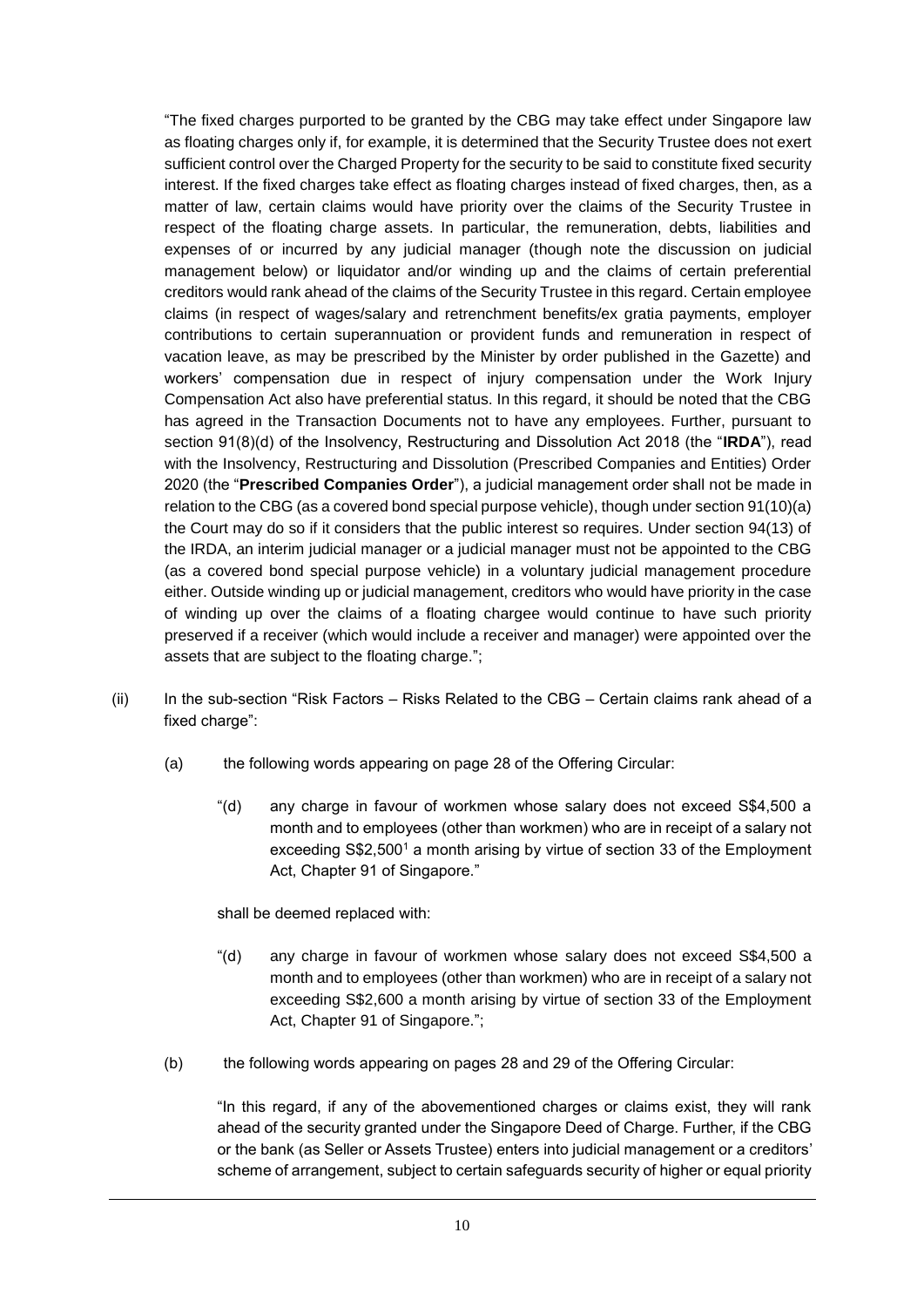may be granted in favour of a rescue financier (sections 211E and 227HA of the Companies Act respectively). However, in relation to judicial management, pursuant to section 227B(7) of the Companies Act, a judicial management order shall not be made in relation to a bank or a covered bond special purpose vehicle (i.e. the CBG) (when read with the Companies (Prescribed Companies and Entities) Order 2017 (No. 247 of 2017) as supplemented by the Companies (Prescribed Companies and Entities) (Amendment) Order 2017). Note however that the Court may nevertheless grant a judicial management order in relation to the bank (i.e. the Seller or Assets Trustee) or the CBG if it considers that the public interest so requires. If so, section 227HA of the Companies Act may apply. In relation to a creditors' scheme of arrangement, section 211A of the Companies Act read with the Companies (Prescribed Companies and Entities) Order 2017 (No. 247 of 2017) as supplemented by the Companies (Prescribed Companies and Entities) (Amendment) Order 2017 provides that sections 211B to 211J of the Companies Act (including section 211E) shall not apply to the bank (i.e. the Seller or the Assets Trustee) or the CBG."

shall be deemed replaced with:

"In this regard, if any of the abovementioned charges or claims exist, they will rank ahead of the security granted under the Singapore Deed of Charge. Further, if the CBG or the bank (as Seller or Assets Trustee) enters into judicial management or a creditors' scheme of arrangement, subject to certain safeguards security of higher or equal priority may be granted in favour of a rescue financier (sections 67 and 101 of the IRDA respectively). However, in relation to judicial management, pursuant to section 91(8)(d) of the IRDA, a judicial management order shall not be made in relation to a bank or a covered bond special purpose vehicle (i.e. the CBG) (when read with the Prescribed Companies Order). Under section 94(13) of the IRDA, an interim judicial manager or a judicial manager must not be appointed to the CBG (as a covered bond special purpose vehicle) in a voluntary judicial management procedure either. Note however that in a Court proceeding for judicial management the Court may nevertheless grant a judicial management order in relation to the bank (i.e. the Seller or Assets Trustee) or the CBG if it considers that the public interest so requires. If so, section 101 of the IRDA may apply. In relation to a creditors' scheme of arrangement, section 63(3) of the IRDA read with the Prescribed Companies Order provides that Part 5 of the IRDA shall not apply to the bank (i.e. the Seller or the Assets Trustee) or the CBG.";

(iii) In the sub-section "Risk Factors – Risks Related to the CBG – The appointment of a Replacement Assets Trustee in respect of DOT Loans and their Related Security (and any related Top-up Loans) or the sale of Selected Loans (which are DOT Loans) and their Related Security (and any related Top-up Loans) to a Purchaser will require the prior consent of the CPF Board or an order of the court to implement - Section 55B/C Transfer" the following words appearing on page 33 of the Offering Circular:

"The Minister referred to in Section 55B of the Banking Act should be the Minister charged by the Prime Minister with responsibility for banking matters. Pursuant to Article 30(1) of the Constitution of the Republic of Singapore (Responsibility of the Deputy Prime Minister and Coordinating Minister for Economic and Social Policies) Notification 2015, it is Mr. Tharman Shanmugaratnam (as Deputy Prime Minister and Coordinating Minister for Economic and Social Policies) who is presently charged with the responsibility for banking matters."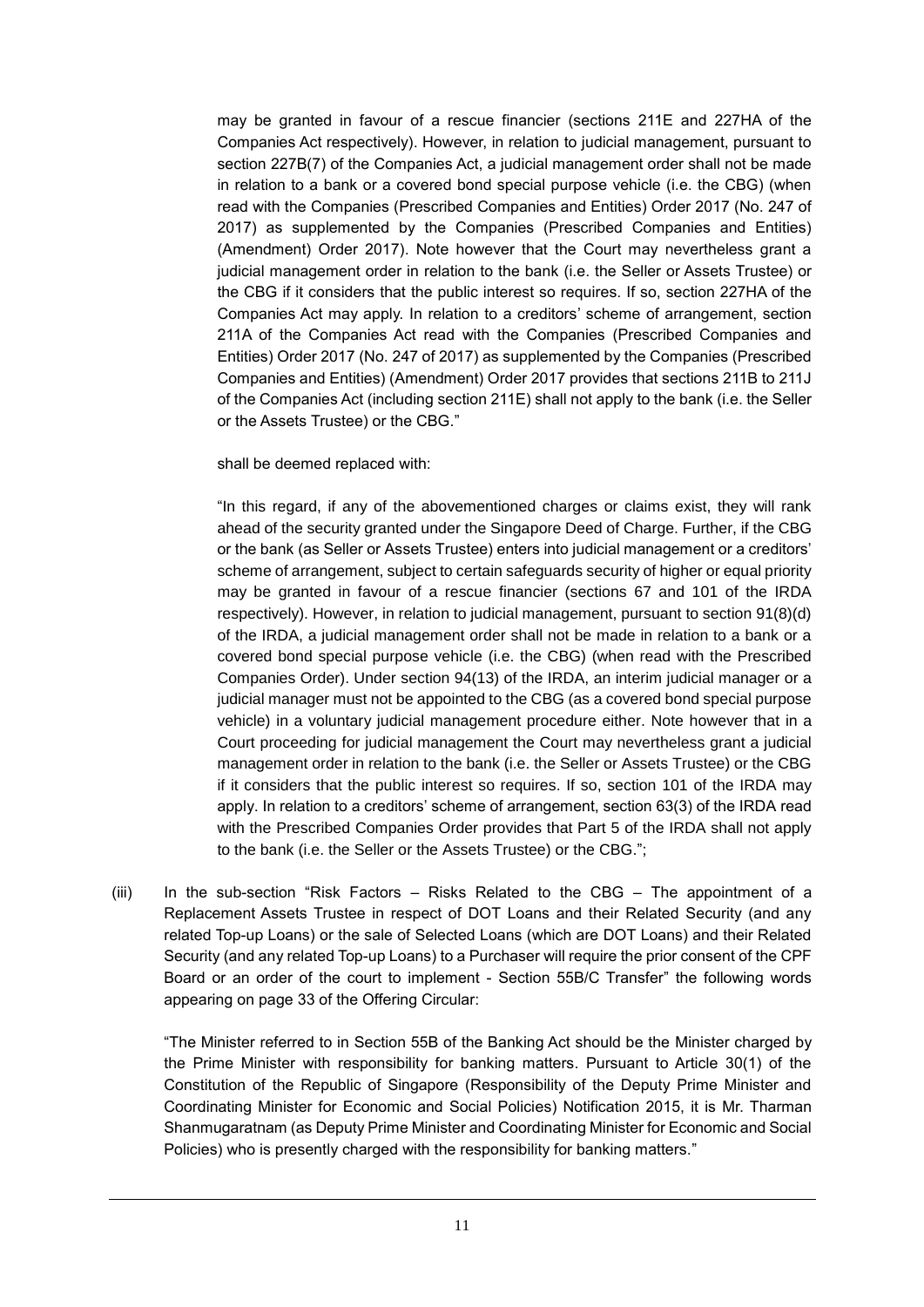shall be deemed replaced with:

"Pursuant to Article 30(1) of the Constitution of the Republic of Singapore and the Constitution of the Republic of Singapore (Ministerial Responsibility) Notification 2020, it is the Prime Minister who is presently charged with the responsibility for matters under the Banking Act.";

- (iv) In the sub-section "Risk Factors Risks Related to the CBG The appointment of a Replacement Assets Trustee in respect of DOT Loans and their Related Security (and any related Top-up Loans) or the sale of Selected Loans (which are DOT Loans) and their Related Security (and any related Top-up Loans) to a Purchaser will require the prior consent of the CPF Board or an order of the court to implement - Sections 210/212 Scheme" the following words appearing on page 34 of the Offering Circular:
	- "(a) obtaining the Minister's consent or certification that his consent is not required;"

shall be deemed replaced with:

- "(a) (if the transferee is licensed to carry on banking business in Singapore) obtaining the consent of the Minister (who is charged by the Prime Minister of Singapore with responsibility for banking matters) or certification that his consent is not required (in granting his consent, the Minister is entitled to appoint an independent party to assess and produce a report on the proposed Sections 210/212 Scheme);";
- (v) In the sub-section "Risk Factors Risks Related to the CBG Delays resulting from insolvency of the CBG" the following words appearing on pages 41 and 42 of the Offering Circular:

"Where the CBG is insolvent and undergoes certain insolvency procedures, there may be delays on the part of the Security Trustee to enforce security provided by the CBG. For one, there would be a moratorium against the enforcement of security once a judicial management application is made, and this moratorium may be extended if a judicial management order is made. Pursuant to section 227B(7) of the Companies Act, read with the Companies (Prescribed Companies and Entities) Order 2017 (No. 247 of 2017) as supplemented by the Companies (Prescribed Companies and Entities) (Amendment) Order 2017, a judicial management order shall not be made in relation to a covered bond special purpose vehicle (i.e. the CBG). However, the Court may nevertheless grant a judicial management order in relation to the CBG if it considers that the public interest so requires. If so, the moratoriums would apply. The permission of the court or the judicial manager would be required to lift the moratorium and this may result in delays in enforcement of security. In addition, there is also a moratorium against actions and proceedings which may apply in the case of judicial management, schemes of arrangement and/or winding up in relation to the CBG (there are wider moratoriums against the enforcement of security under section 211B of the Companies Act in relation to creditors' schemes of arrangement, though pursuant to section 211A(3) of the Companies Act, read with the Companies (Prescribed Companies and Entities) Order 2017 (No. 247 of 2017) as supplemented by the Companies (Prescribed Companies and Entities) (Amendment) Order 2017, such moratoriums do not apply to the CBG). This moratorium can be lifted with court permission and in the case of judicial management, with the permission of the judicial manager. Accordingly, if there is any need for the Security Trustee to sue CBG in connection with the enforcement of the security, the need to obtain court permission may result in delays in being able to bring or continue legal proceedings that may be necessary in the process of recovery."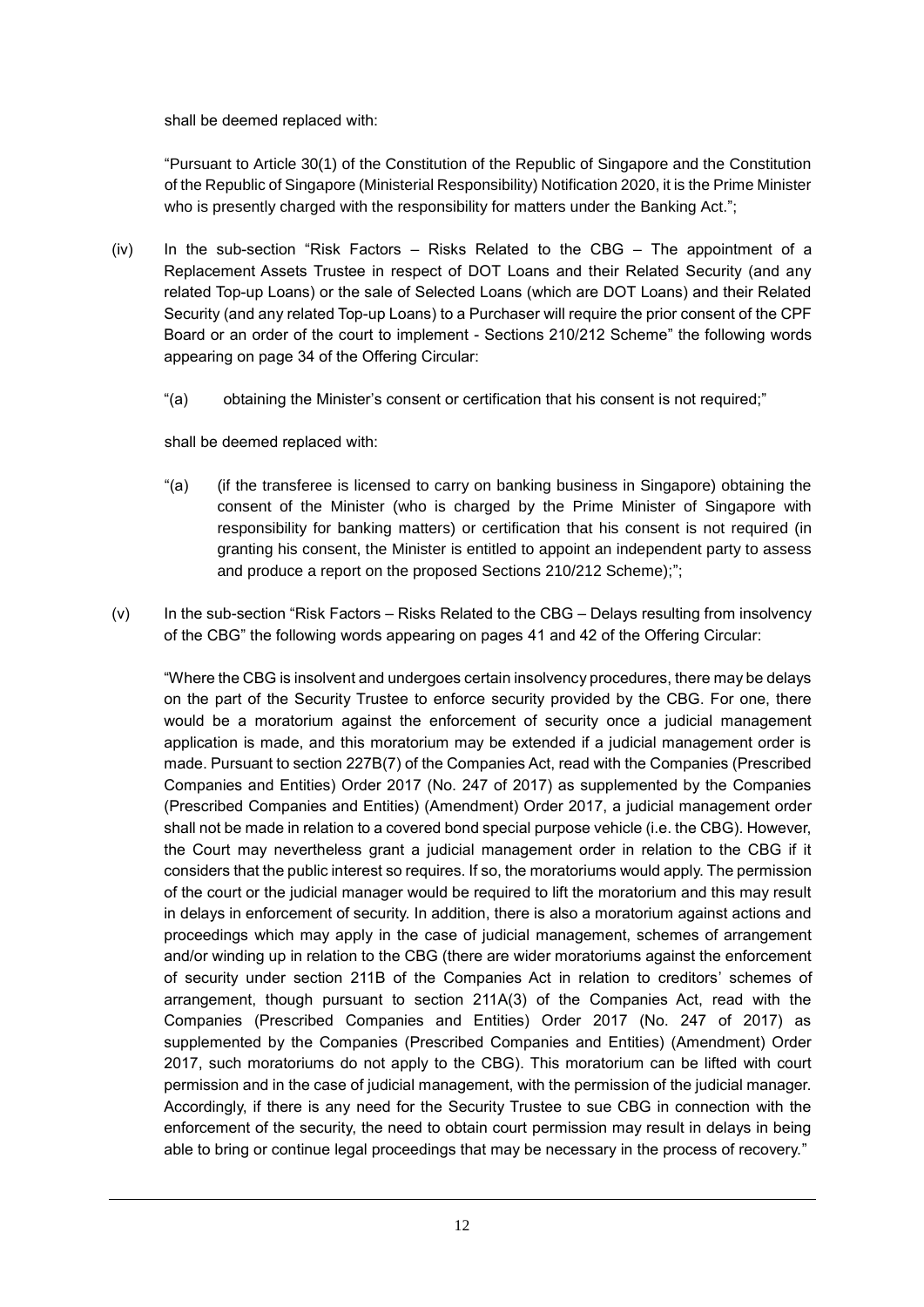shall be deemed replaced with:

"Where the CBG is insolvent and undergoes certain insolvency procedures, there may be delays on the part of the Security Trustee to enforce security provided by the CBG. For one, there would be a moratorium against the enforcement of security once a judicial management application is made, and this moratorium may be extended if a judicial management order is made. Pursuant to section 91(8)(d) of the IRDA, read with the Prescribed Companies Order, a judicial management order shall not be made in relation to a covered bond special purpose vehicle (i.e. the CBG). Under section 94(13) of the IRDA, an interim judicial manager or a judicial manager must not be appointed to the CBG (as a covered bond special purpose vehicle) in a voluntary judicial management procedure either. However, the Court may nevertheless grant a judicial management order in relation to the CBG if it considers that the public interest so requires. If so, the moratoriums would apply. The permission of the court or the judicial manager would be required to lift the moratorium and this may result in delays in enforcement of security. In addition, there is also a moratorium against actions and proceedings which may apply in the case of judicial management, schemes of arrangement and/or winding up in relation to the CBG (there are wider moratoriums against the enforcement of security under section 64 and 65 of the IRDA in relation to creditors' schemes of arrangement, though pursuant to section 63(3) of the IRDA, read with the Prescribed Companies Order, such moratoriums do not apply to the CBG as a covered bond special purpose vehicle). This moratorium can be lifted with court permission and in the case of judicial management, with the permission of the judicial manager. Accordingly, if there is any need for the Security Trustee to sue CBG in connection with the enforcement of the security, the need to obtain court permission may result in delays in being able to bring or continue legal proceedings that may be necessary in the process of recovery.";

(vi) The sub-section "Risk Factors – Risks Related to the CBG – Reform to Singapore's insolvency law may affect the Security Trustee's ability to enforce the security" appearing on pages 42 and 43 of the Offering Circular shall be deleted in its entirety and substituted therefor with the following:

# **"A judicial management order may affect the Security Trustee's ability to enforce the security.**

In a judicial management of the CBG, subject to certain safeguards security of equal or higher priority may be granted in favour of a rescue financier (section 101 of the IRDA). Note however that pursuant to section 91(8)(d) of the IRDA, a judicial management order shall not be made in relation to a bank or a covered bond special purpose vehicle (i.e. the CBG) (when read with the Prescribed Companies Order). However, the Court may nevertheless grant a judicial management order in relation to the CBG if it considers that the public interest so requires. If so, such provisions in relation to the judicial management may apply to the CBG and as such, if there is an application by a rescue financier, security of equal or higher priority to that of the Security Trustee's may be granted to the said rescue financier.

In addition, in a Court application for judicial management of the CBG, the Court must dismiss an application for a judicial management order if the making of the order is opposed by a person who has appointed or is entitled to appoint such a receiver and manager (i.e. the Security Trustee), and the Court is satisfied that the prejudice that would be caused to the said person (i.e. the Security Trustee) if the order is made is disproportionately greater than the prejudice that would be caused to unsecured creditors of the company if the application is dismissed. If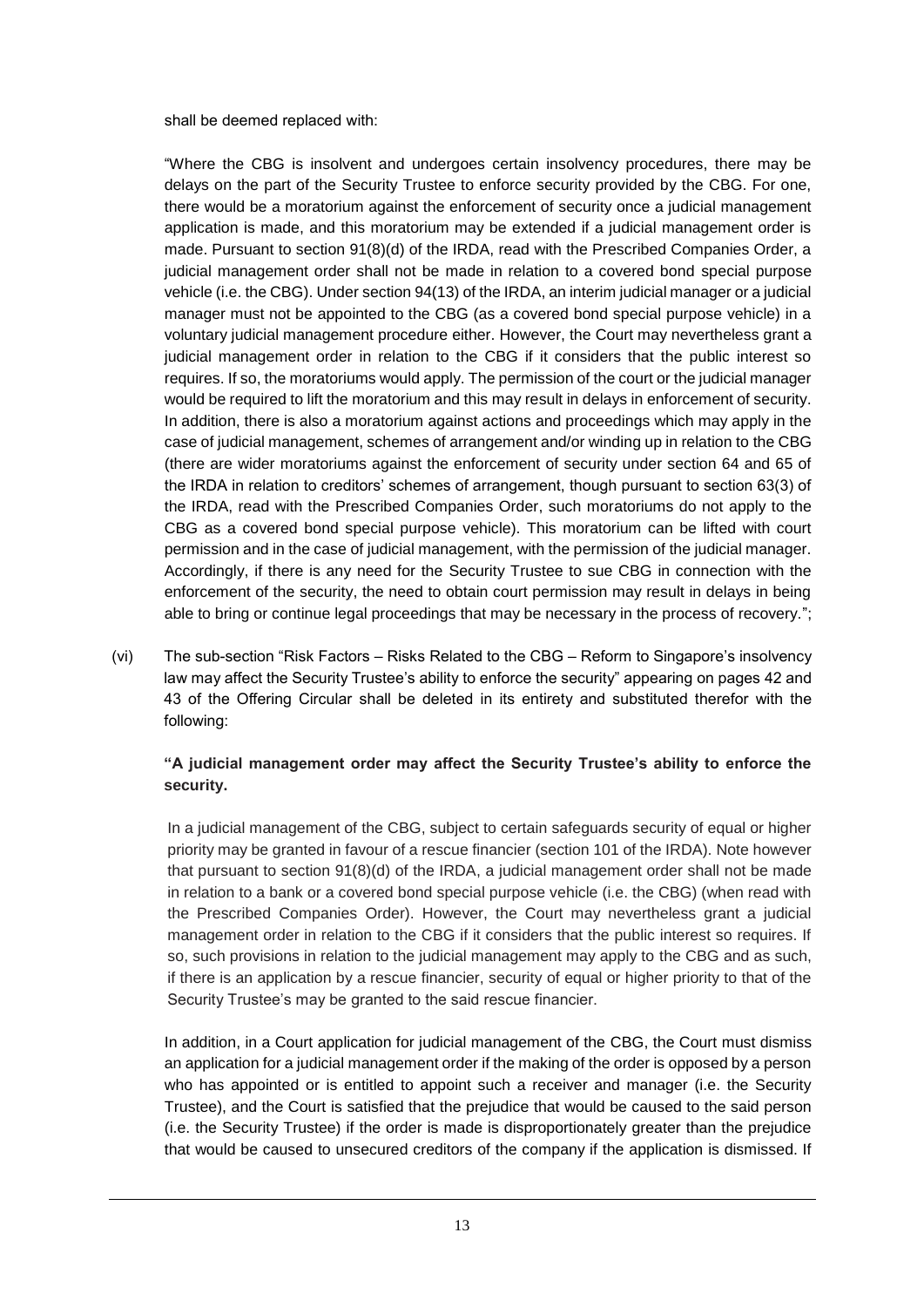the Security Trustee fails to satisfy the Court on the issue of prejudice, there is a risk that the Court may not dismiss the application for the judicial management order.

# **Prohibitions against** *ipso facto* **clauses may affect termination or modification of rights**

Section 440 of the IRDA prevents, amongst other things, the termination or amendment of a term under an agreement with a company, or termination or modification of any right or obligation under any agreement with the company, by reason only that judicial management or scheme proceedings are commenced or that the company is insolvent. This includes security agreements. While section 440 does not apply where the subject company is a covered bond special purpose vehicle (which includes the CBG) (under section 440(5)(a) of the IRDA read with the Insolvency, Restructuring and Dissolution (Prescribed Companies under Section 440) Order 2020), and while contracts or agreements that are covered bonds or are connected with a covered bond or the issuing of a covered bond are excluded from the application of section 440 (under section 440(5)(a) of the IRDA read with the Insolvency, Restructuring and Dissolution (Prescribed Contracts under Section 440) Regulations 2020), this exclusion remains untested and there is no assurance that a Court will find that all of the relevant agreements are "connected with" the covered bond and that section 440 should not apply.";

(vii) In the sub-section "Risk Factors – Risks Related to the Structure of a Particular Issue of Covered Bonds – The regulation and reform of "benchmarks" may adversely affect the value of Covered Bonds linked to or referencing such benchmarks" the following words appearing on pages 51 and 52 of the Offering Circular:

"In addition, as the SOR methodology relies on USD LIBOR in its computation, the likely discontinuation of LIBOR after the end of 2021 will impact the future sustainability of SOR. On 30 August 2019, the MAS announced that it has established a steering committee to oversee an industry-wide interest rate benchmark transition from the SOR to the Singapore Overnight Rate Average."

shall be deemed replaced with:

"In addition, as the SOR methodology relies on USD LIBOR in its computation, the likely discontinuation of LIBOR after the end of 2021 will impact the future sustainability of SOR. On 30 August 2019, the MAS announced that it has established a steering committee to oversee an industry-wide interest rate benchmark transition from the Singapore dollar Swap Offer Rate ("**SOR**") to the Singapore Overnight Rate Average ("**SORA**"). The Association of Banks in Singapore ("**ABS**") has also proposed to discontinue certain tenors for SIBOR, to amend the methodology for determining SIBOR, and to transition from SOR to an alternative interest rate benchmark over two years. On 29 July 2020, the ABS, Singapore Foreign Exchange Market Committee ("**SFEMC**") and the Steering Committee for SOR Transition to SORA ("**SC-STS**") released a consultation report recommending the discontinuation of SIBOR in three to four years, and a shift to the use of SORA as the main interest rate benchmark for SGD financial markets. The SC-STS has also announced industry timelines to support a coordinated shift away from the used of SOR in financial products and accelerate usage of SORA. After end-April 2021, SORA is expected to be the *de facto* floating rate benchmark for all institutional SGD financing activity."; and

(viii) In the sub-section "Risk Factors – Risks Related to the Structure of a Particular Issue of Covered Bonds – The market continues to develop in relation to risk free rates (including overnight rates)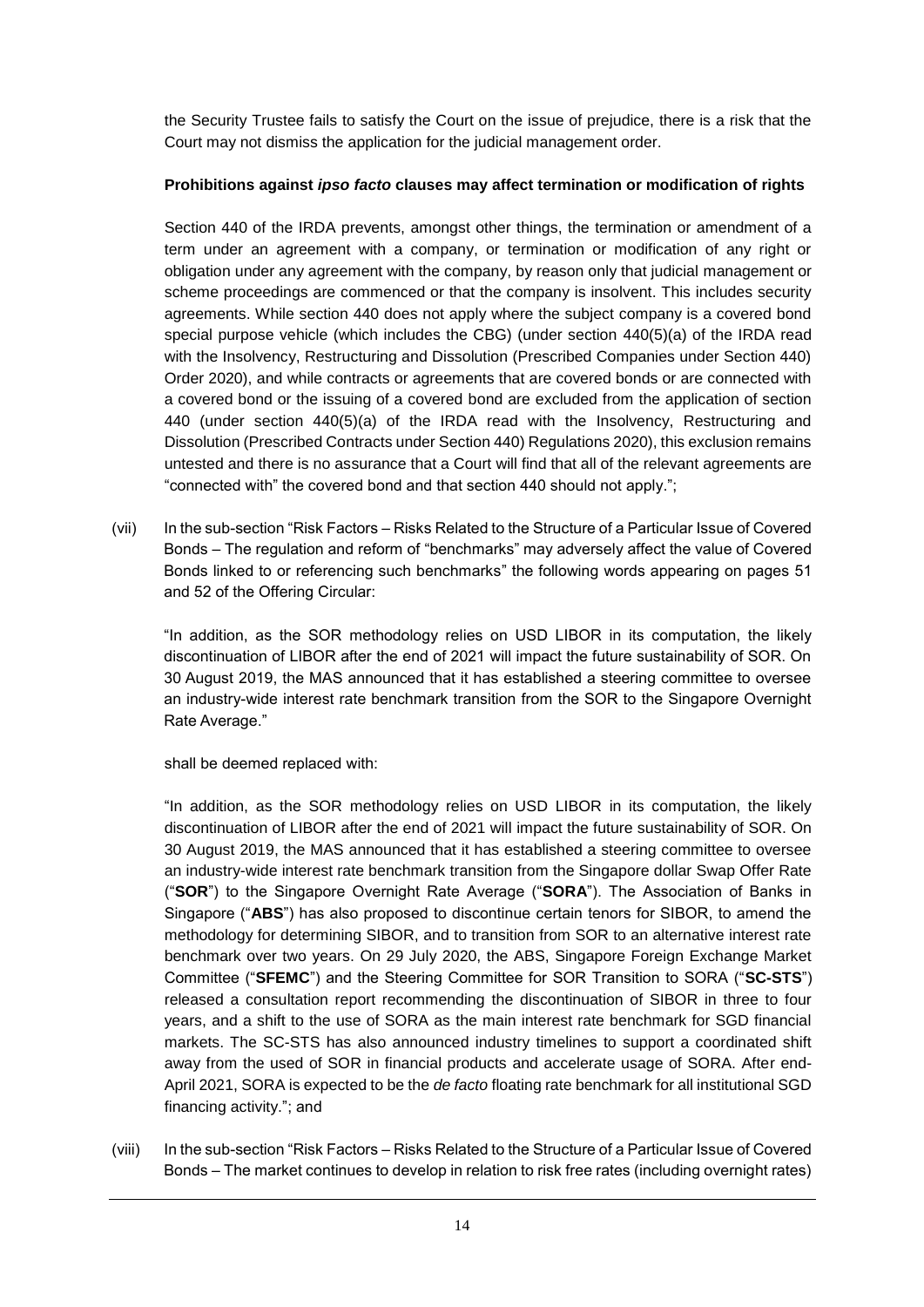as reference rates for Floating Rate Covered Bonds" the following words appearing on pages 52 and 53 of the Offering Circular:

"Investors should be aware that the market continues to develop in relation to risk free rates as reference rates in the capital markets and their adoption as alternatives to the relevant interbank offered rates. For example, on 29 November 2017, the Bank of England and the United Kingdom Financial Conduct Authority announced that the Bank of England's Working Group on Sterling Risk-Free Rates had been mandated with implementing a broad-based transition to the Sterling Overnight Index Average ("**SONIA**") over the following four years across sterling bond, loan and derivatives markets, so that SONIA is established as the primary sterling interest rate benchmark by the end of 2021. The Secured Overnight Financing Rate ("**SOFR**") is published by the Federal Reserve Bank of New York (the "**Federal Reserve**") and is intended to be a broad measure of the cost of borrowing cash overnight collateralised by Treasury securities and a current preferred replacement rate to USD LIBOR. The Federal Reserve notes on its publication page for SOFR that the Federal Reserve may alter the methods of calculation, publication schedule, rate revision practices or availability of SOFR at any time without notice. Similarly, on 30 August 2019, the MAS announced the establishment of a steering committee to oversee an industry-wide benchmark transition from the Singapore dollar Swap Offer Rate ("**SOR**") to the Singapore Overnight Rate Average ("**SORA**"). In addition, The Association of Banks in Singapore and the Singapore Foreign Exchange Market Committee released a consultation report identifying SORA as the alternative interest rate benchmark to SOR, envisaging a phased transition over two years. Market participants and relevant working groups are also exploring alternative reference rates based on risk free rates, examples of which include term SONIA reference rates (which seek to measure the market's forward expectation of an average SONIA rate over a designated term) and term SORA reference rates (which are intended to be forward-looking benchmarks based on SORA)."

shall be deemed replaced with:

"Investors should be aware that the market continues to develop in relation to risk free rates as reference rates in the capital markets and their adoption as alternatives to the relevant interbank offered rates. For example, on 29 November 2017, the Bank of England and the United Kingdom Financial Conduct Authority announced that the Bank of England's Working Group on Sterling Risk-Free Rates had been mandated with implementing a broad-based transition to the Sterling Overnight Index Average ("**SONIA**") over the following four years across sterling bond, loan and derivatives markets, so that SONIA is established as the primary sterling interest rate benchmark by the end of 2021. The Secured Overnight Financing Rate ("**SOFR**") is published by the Federal Reserve Bank of New York (the "**Federal Reserve**") and is intended to be a broad measure of the cost of borrowing cash overnight collateralised by Treasury securities and a current preferred replacement rate to USD LIBOR. The Federal Reserve notes on its publication page for SOFR that the Federal Reserve may alter the methods of calculation, publication schedule, rate revision practices or availability of SOFR at any time without notice. Similarly, on 30 August 2019, the MAS announced the establishment of a steering committee to oversee an industry-wide benchmark transition from SOR to SORA. In addition, the ABS and the SFEMC released a consultation report identifying SORA as the alternative interest rate benchmark to SOR, envisaging a phased transition over two years. The ABS, SFEMC and SC-STS subsequently released a consultation report on 29 July 2020 recommending the discontinuation of SIBOR in three to four years, and a shift to the use of SORA as the main interest rate benchmark for SGD financial markets. On 5 August 2020, the MAS announced several key initiatives to support the adoption of SORA, which include issuing SORA-based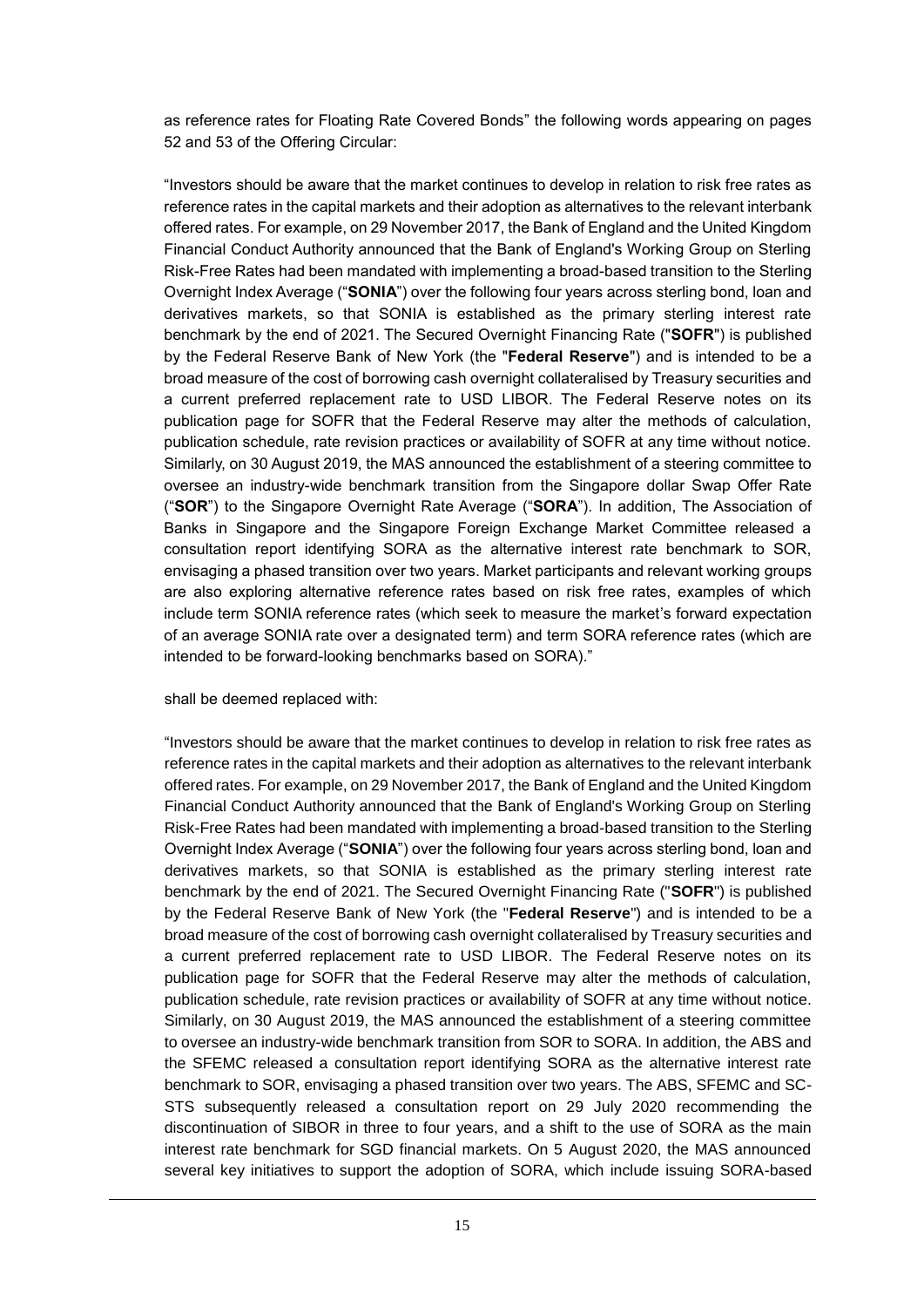floating rate notes on a monthly basis starting from 21 August 2020, as well as publishing key statistics and other data involving SORA on a daily basis. As part of the MAS initiatives, SORA has been prescribed as a financial benchmark under the SFA pursuant to the Securities and Futures (Prescribed Financial Benchmark) Regulations 2020, which came into operation on 5 August 2020. The SC-STS has, on 27 October 2020, also announced industry timelines to support a coordinated shift away from the use of SOR in financial products and accelerate usage of SORA, as follows: (a) by end-April 2021, all lenders and borrowers to cease issuance of SOR-linked loans and securities that mature after end-2021; (b) by end-February 2021, all D-SIBs should be ready to offer a full-suite of SORA-based products to their customers. All non-D-SIBs should be ready to offer new SORA-based products by end-April 2021; and (c) by end-September 2021, all banks to have substantially reduced gross exposures to SOR derivatives, including centrally cleared interbank transactions. After end-April 2021, SORA is expected to be the *de facto* floating rate benchmark for all institutional SGD financing activity.".

# **REGULATION AND SUPERVISION**

(i) In the sub-section "Regulation and Supervision *–* Regulation and Supervision in Singapore – COVID-19 Temporary Measures" the following words shall be deemed to be added immediately before the last paragraph of the sub-section appearing on page 186 of the Offering Circular:

"The MAS announced in media releases on 29 July 2020 and 7 August 2020 that it has called on locally-incorporated banks headquartered in Singapore and finance companies to cap their total dividends per share ("**DPS**") for FY2020 at 60% of FY2019's DPS, and offer shareholders the option of receiving the dividends to be paid for FY2020 in scrip in lieu of cash. The dividend restriction is a pre-emptive measure to bolster the banks' and finance companies' ability to continue to support the credit needs of businesses and consumers in the current business environment.";

- (ii) In the sub-section "Regulation and Supervision *–* Regulation and Supervision in Singapore The Regulatory Environment – Capital Adequacy Ratios" the words "4 June 2015" appearing on page 187 of the Offering Circular shall be deemed replaced with "15 October 2020";
- (iii) In the sub-section "Regulation and Supervision *–* Regulation and Supervision in Singapore The Regulatory Environment – Other Key Prudential Provision":
	- (a) the following words appearing on page 192 of the Offering Circular shall be deleted in their entirety:

"With the passing of the Banking (Amendment) Regulations 2019, the MAS will in addition to the existing list of persons found at regulation 24 of the Banking Regulations, also be able to limit the exposure of the bank to, amongst others, (i) any counterparty to the bank and (ii) a group of entities, each of which, the bank holds, directly or indirectly, a major stake (as defined in section 32 of the Banking Act – see below). Further, for a bank incorporated in Singapore, the test of financial dependency previously used for including a group of persons (under paragraph (b)(i) of the preceding paragraph) will be changed to include a group of persons, where (i) at least one person in the group is a counterparty to the bank and (ii) one person in the group is a person on which every other person in the group is economically dependent. For these purposes, person *A* is economically dependent on another person *B* if *A* is so interconnected with *B* that any inability of *B* to obtain funds or meet *B*'s financial obligations would, or would be likely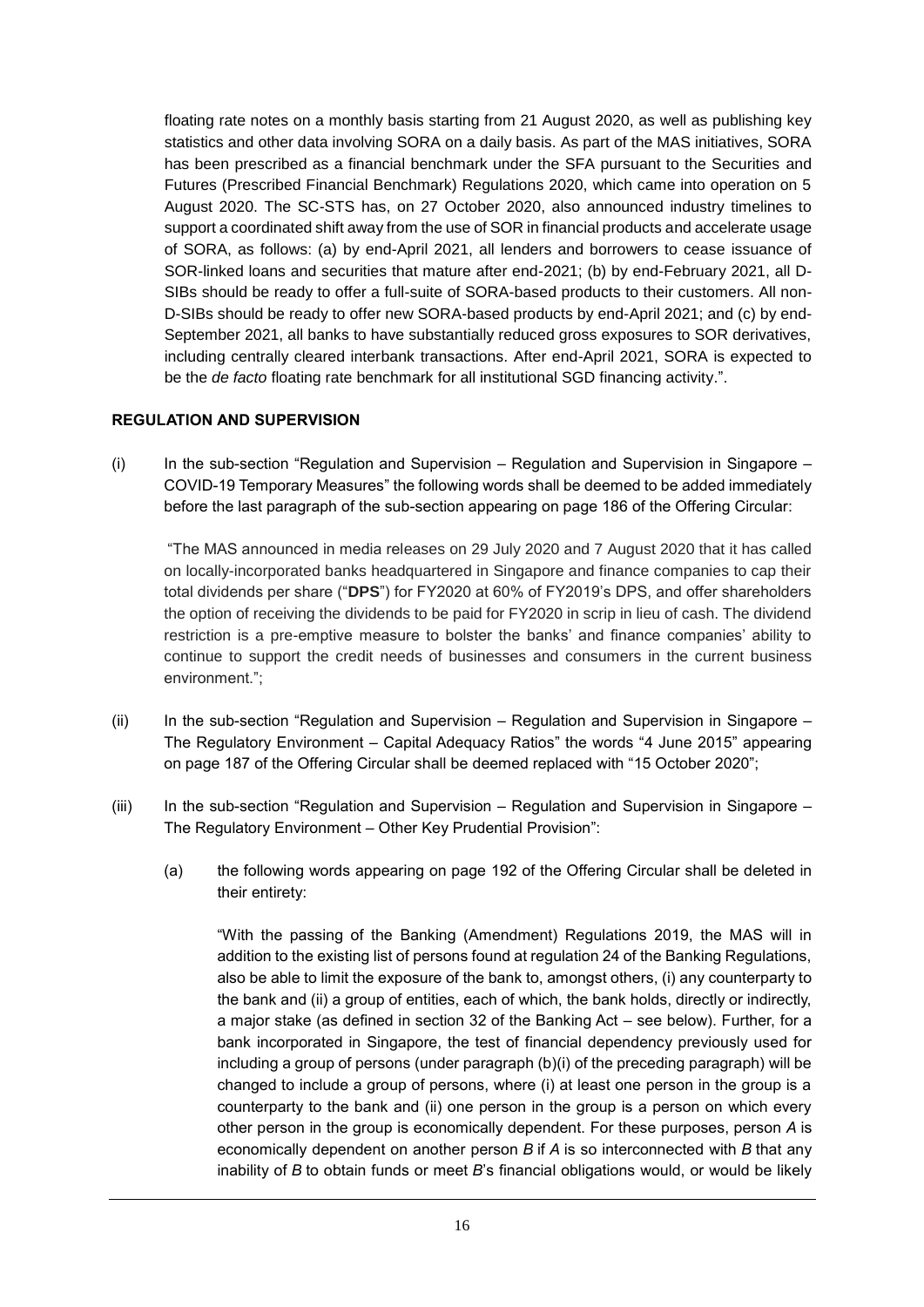to, cause *A* to be unable to (i) obtain funds; or (b) meet A's financial obligations. The above amendments are scheduled to take effect from 1 October 2020.";

(b) the following words appearing on pages 192 and 193 of the Offering Circular:

"We note however that, the Banking (Amendment) Act (the "**Banking Amendment Act 2020**") was passed by Parliament on 6 January 2020 and gazetted on 13 February 2020, but is not yet in force. The existing section 29 of the Banking Act will be replaced with a wider provision which will allow the MAS to, by written notice to any bank in Singapore, or any class of banks in Singapore, impose requirements that are necessary or expedient for the purposes of (i) identifying any person or class of persons, where exposure of the bank, or a bank within the class of banks, to the person or class of persons may result in concentration risk to the bank, or (ii) limiting the exposure of the bank, or a bank within the class of banks, to any person or class of persons, where the exposure may result in concentration risk to the bank.

The MAS issued MAS Notice 639, which sets out the limits on a bank's exposures to a single counterparty group, the types of exposures to be included in or excluded from those limits, the basis for computation of exposures, the approach for aggregating exposures to counterparties that pose a single risk to the bank, the recognition of credit risk mitigation and aggregating of exposures at the bank group level."

shall be deemed replaced with:

"We note however that, the Banking (Amendment) Act 2020 (the "**Banking Amendment Act 2020**") was passed by Parliament on 6 January 2020 and gazetted on 13 February 2020, and partially came into force on 1 October 2020. The existing section 29 of the Banking Act will be replaced with a wider provision which will allow the MAS to, by written notice to any bank in Singapore, or any class of banks in Singapore, impose requirements that are necessary or expedient for the purposes of (i) identifying any person or class of persons, where exposure of the bank, or a bank within the class of banks, to the person or class of persons may result in concentration risk to the bank, or (ii) limiting the exposure of the bank, or a bank within the class of banks, to any person or class of persons, where the exposure may result in concentration risk to the bank. This amendment to section 29 of the Banking Act has not come into force.

The MAS issued MAS Notice 639 on Exposures to Single Counterparty Groups (last revised on 21 September 2020) ("**MAS Notice 639**") pursuant to section 29 of the Banking Act, which applies to banks incorporated in Singapore. MAS Notice 639 sets out the limits on a bank's exposures to a single counterparty group, the types of exposures to be included in or excluded from those limits, the basis for computation of exposures, the approach for aggregating exposures to counterparties that pose a single risk to the bank, the recognition of credit risk mitigation and aggregating of exposures at the bank group level. MAS Notice 639 sets out requirements on "large exposures limit" and "substantial exposures limit" to a "single counterparty group" (as respectively defined in MAS Notice 639), on a Solo level and a Group level.";

(c) the words "13 December 2019" appearing on page 193 of the Offering Circular shall be deemed replaced with "21 September 2020" and the words "1 October 2020" appearing on page 193 of the Offering Circular shall be deemed replaced with "1 July 2021";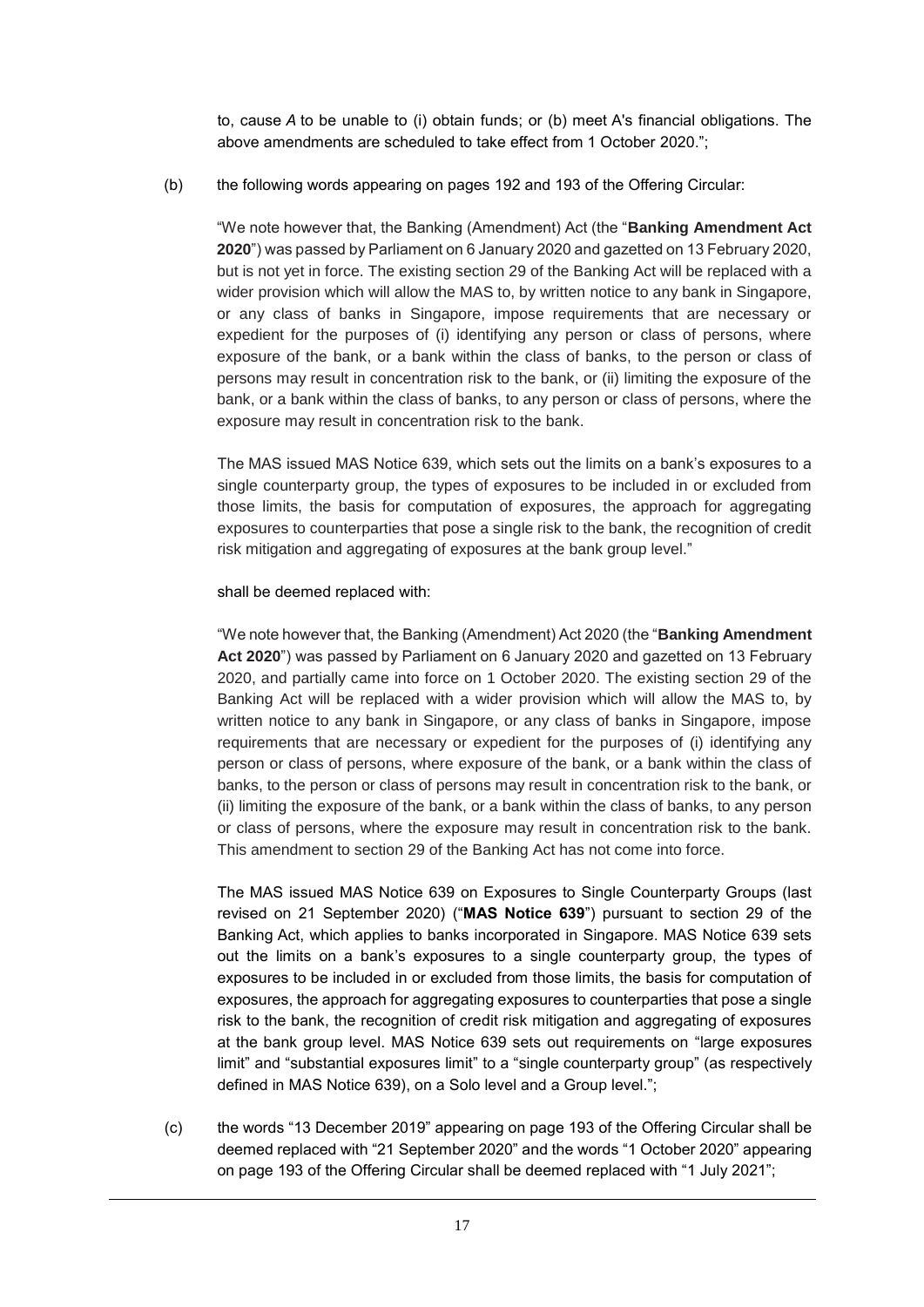(d) the following words appearing on page 194 of the Offering Circular:

"Under MAS Notice 648, SIBs are permitted to issue covered bonds subject to the conditions thereunder. The aggregate value of assets in the cover pools for all covered bonds issued by the bank and special purpose vehicles on behalf of a SIB must not exceed 4 per cent. of the value of the total assets of the SIB at all times. The total assets of a SIB include the assets of the overseas branches of the SIB but not its subsidiaries, whether in Singapore or overseas."

shall be deemed replaced with:

"Under MAS Notice 648, SIBs are permitted to issue covered bonds subject to the conditions thereunder. The aggregate value of assets in the cover pools for all covered bonds issued by the bank and special purpose vehicles on behalf of a SIB must not exceed 10 per cent. of the value of the total assets of the SIB at all times.";

(iv) The sub-section "Regulation and Supervision *–* Regulation and Supervision in Singapore – The Regulatory Environment – Other Key Prudential Provision – Corporate Governance Regulations and Guidelines" appearing on pages 194 to 196 of the Offering Circular shall be deleted in its entirety and substituted therefor with the following:

# "*Corporate Governance Regulations and Guidelines*

The Banking (Corporate Governance) Regulations 2005 (last amended by Banking (Corporate Governance) (Amendment) Regulations 2019), define what is meant by an independent director and set out the requirements for the composition of the board of directors and board committees, such as the Nominating Committee, Remuneration Committee, Audit Committee and Risk Management Committee.

The MAS issued the "Guidelines on Corporate Governance for Financial Holding Companies, Banks, Direct Insurers, Reinsurers and Captive Insurers which are Incorporated in Singapore" on 3 April 2013 (the "**Guidelines**"). The Guidelines comprise, amongst other things, the principles set out in the Code of Corporate Governance 2012 (the "**Corporate Governance Code**") for companies listed on the SGX-ST and supplementary principles and guidelines added by MAS to take into account the unique characteristics of the business of banking and insurance, given the diverse and complex risks undertaken by these financial institutions and their responsibilities to depositors and policyholders.

The Corporate Governance Code was revised on 6 August 2018. The revised Corporate Governance Code sets out, amongst other things, the principles that there should be (i) a clear division of responsibilities between the leadership of the board of directors and the executive responsibilities of a company's business, and no one individual has unfettered powers of decision-making and (ii) an appropriate level of independence and diversity of thought and background in the composition of the board of directors of the company, to enable it to make decisions in the best interests of the company. The revised Corporate Governance Code also requires the separation of the roles of Chairman and Chief Executive Officer.

To further enhance the corporate governance of banks, the Banking Act: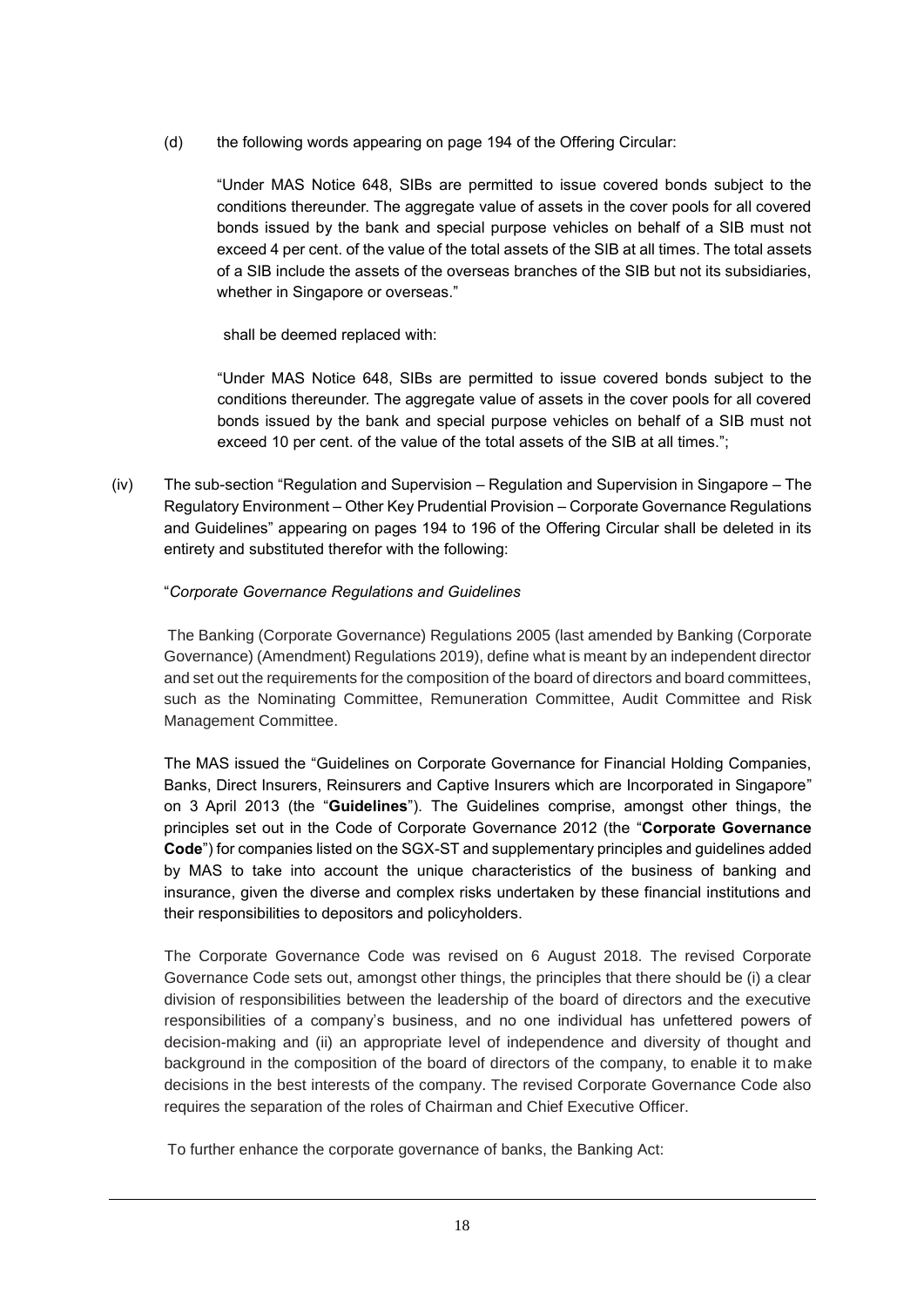- (a) requires a SIB to seek the MAS' approval before it appoints certain key appointment holders (including directors and chief executive officers), and in doing so, the MAS has the power to prescribe the duties of the appointment holders and to specify the maximum term of each appointment. A SIB must also immediately inform the MAS if a key appointment holder is (in accordance with the Guidelines on Fit and Proper Criteria (last revised on 28 January 2020)) no longer a fit and proper person to hold the appointment;
- (b) empowers the MAS to remove key appointment holders of banks if they are found to be not fit and proper. The grounds for removal of such key appointment holders will be aligned with the criteria for approving their appointment;
- (c) empowers the MAS to direct banks to remove their external auditors if they have not discharged their statutory duties satisfactorily, and protects banks' external auditors who disclose, in good faith, information to the MAS in the course of their duties from any liability that may arise from such disclosure; and
- (d) empowers the MAS to prohibit, restrict or direct a bank to terminate any transaction that the bank enters into with its related parties if it is deemed to be detrimental to depositors' interests.

The Banking Amendment Act 2020 will introduce amendments to the provision referred to in paragraph (d) above and introduce a new section 29A to the Banking Act which enhances the monitoring and control of the risk of conflict between the interests of a bank in Singapore and the interests of certain persons, branches or head offices that are related to the bank. The new section 29A will allow the MAS to, by written notice, impose on any bank in Singapore, or any class of banks in Singapore, requirements that are reasonably necessary for the purposes of monitoring and controlling the risk of conflict between the interests of the bank in Singapore or a bank within the class of banks in Singapore, and the interests of certain persons, branches, entities or head offices, by identifying any credit facility from the bank or any branch or entity in its bank group to, any exposure of the bank or any branch or entity in its bank group to, or any transaction of the bank or any branch or entity in its bank group with, any such persons, branches, entities or head offices, or monitoring, limiting or restricting such credit facilities, exposures and transactions. The provision implementing the new section 29A of the Banking Act has not yet come into force.

Under the revised MAS Notice 643 (dated 12 December 2019) which is scheduled to take effect from 1 July 2021, a bank in Singapore is also required to obtain the approval of a special majority of three-fourths of its board and ensure that every branch and entity in its banking group obtains the approval of a special majority of three-fourths of that entity's board before entering into related party transactions that pose material risks to the bank or writing off any exposures to any of the bank's related parties (unless otherwise exempt), in order to provide more effective oversight over banks' related party transactions.";

- (v) In the sub-section "Regulation and Supervision *–* Regulation and Supervision in Singapore The Regulatory Environment – Other Key Prudential Provision – Other Significant Regulations":
	- (a) the following words appearing on page 196 of the Offering Circular: